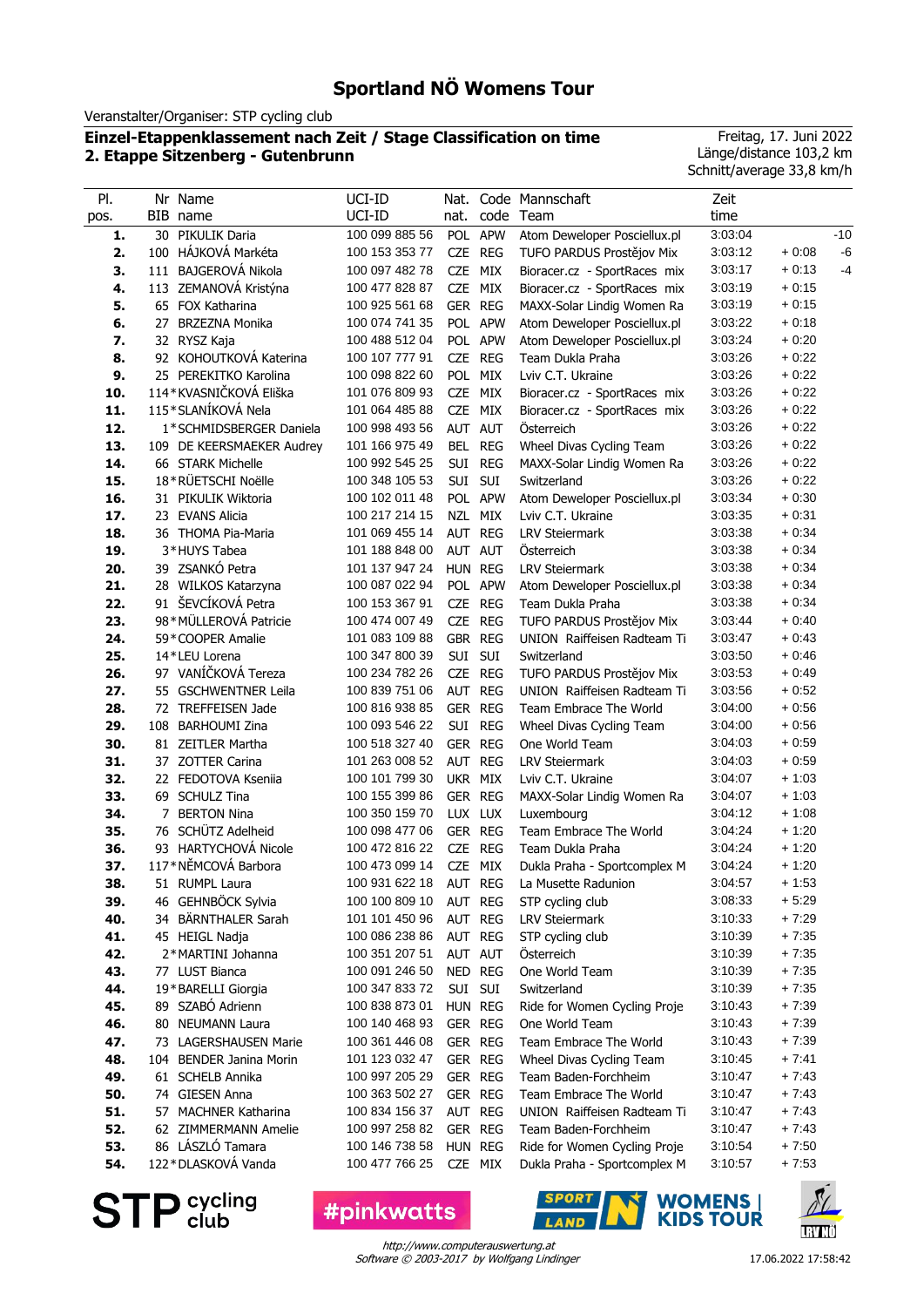| 55.        | 78 WINKELHAG Mira          | 100 592 154 50         | GER REG                  | One World Team               | 3:10:57 | $+7:53$  |
|------------|----------------------------|------------------------|--------------------------|------------------------------|---------|----------|
| 56.        | 47 GIERINGER Sandra        | 101 057 238 19         | AUT REG                  | La Musette Radunion          | 3:10:57 | $+7:53$  |
| 57.        | 120 * RUNTOVÁ Hanka        | 100 474 486 43         | CZE MIX                  | Dukla Praha - Sportcomplex M | 3:11:00 | $+7:56$  |
| 58.        | 67 HILD Amélie             | 100 867 722 41         | FRA REG                  | MAXX-Solar Lindig Women Ra   | 3:11:03 | $+7:59$  |
| 59.        | 5*FRIEDRICH Chiara         | 100 350 538 61         | AUT AUT                  | <b>Osterreich</b>            | 3:11:07 | $+8.03$  |
| 60.        | 99 VORÁČOVÁ Nadá           | 100 148 250 18         | CZE REG                  | TUFO PARDUS Prostějov Mix    | 3:11:24 | $+8:20$  |
| 61.        | 38 WILLINGER Nadine        | 101 279 578 35         | AUT REG                  | <b>LRV Steiermark</b>        | 3:26:24 | $+23:20$ |
| 62.        | 54 THANNER Gabriela        | 100 922 221 26         | AUT REG                  | UNION Raiffeisen Radteam Ti  | 3:26:24 | $+23:20$ |
| 63.        | 52 SVOZIL Anna             | 101 229 998 22         | AUT REG                  | La Musette Radunion          | 3:26:24 | $+23:20$ |
| 64.        | 50 FELLNER Victoria        | 101 044 101 74         | AUT REG                  | La Musette Radunion          | 3:26:24 | $+23:20$ |
| 65.        | 49 GEIERLEHNER Daniela     | 101 117 159 91         | AUT REG                  | La Musette Radunion          | 3:26:24 | $+23:20$ |
| 66.        | 44 VOGL Anja               | 100 350 255 69         | AUT REG                  | STP cycling club             | 3:26:24 | $+23:20$ |
| 67.        | 63 ANSTRUTHER Yasmin       | 100 145 345 23         | GER REG                  | Team Baden-Forchheim         | 3.26.24 | $+23:20$ |
| 68.        | 35 HUBER Julia             | 101 307 498 19         | AUT REG                  | <b>LRV Steiermark</b>        | 3:26:24 | $+23:20$ |
| 69.        | 64 SCHNEIDER Christine     | 100 836 468 21         | GER REG                  | Team Baden-Forchheim         | 3:26:24 | $+23:20$ |
| 70.        | 21 SOLOVEI Ganna           | 100 066 459 95         | UKR MIX                  | Lviv C.T. Ukraine            | 3.26.24 | $+23:20$ |
| 71.        | 17*FRAGNIERE Fantine       | 100 347 857 96         | SUI SUI                  | Switzerland                  | 3:26:24 | $+23:20$ |
| 72.        | 15*REICHMUTH Kyra          | 100 789 886 96         | SUI SUI                  | Switzerland                  | 3:26:24 | $+23:20$ |
| 73.        | 12*WENZEL Liv              | 100 350 005 13         | LUX LUX                  | Luxembourg                   | 3:26:24 | $+23:20$ |
| 74.        | 11*BARTHELS Layla          | 100 960 785 81         | LUX LUX                  | Luxembourg                   | 3:26:24 | $+23:20$ |
| 75.        | 10*SCHMITZ Anouk           | 100 648 188 18         | LUX LUX                  | Luxembourg                   | 3.26.24 | $+23:20$ |
| 76.        | 42 BERNHARD Magdalena      | 101 187 516 26         | AUT REG                  | STP cycling club             | 3.26.24 | $+23:20$ |
| 77.        | 102*HLADÍKOVÁ Kateřina     | 100 477 653 09         | CZE REG                  | TUFO PARDUS Prostějov Mix    | 3:26:24 | $+23:20$ |
| 78.        | 121 HEJHALOVÁ Dagmar       | 100 472 087 69         | CZE MIX                  | Dukla Praha - Sportcomplex M | 3:26:24 | $+23:20$ |
| 79.        | 71 BAUMER Annika           | 100 364 639 00         | GER REG                  | Team Embrace The World       | 3:26:24 | $+23:20$ |
| 80.        | 119*MARKOVÁ Adéla          | 100 473 346 67         | CZE MIX                  | Dukla Praha - Sportcomplex M | 3:26:24 | $+23:20$ |
| 81.        | 116 PARMOVÁ Barbora        | 100 474 039 81         | CZE MIX                  | Bioracer.cz - SportRaces mix | 3:26:24 | $+23:20$ |
| 82.        | 112*JEŘÁBKOVÁ Barbora      | 100 847 718 19         | CZE MIX                  | Bioracer.cz - SportRaces mix | 3:26:24 | $+23:20$ |
| 83.        | 107 KLOTZ Sandra           | 100 098 704 39         | <b>GER REG</b>           | Wheel Divas Cycling Team     | 3:26:24 | $+23:20$ |
| 84.        | 58 WIESTNER Lisa           | 101 178 144 63         | AUT REG                  | UNION Raiffeisen Radteam Ti  | 3:26:24 | $+23:20$ |
| 85.        | 105*SCHARR Alexandra Gritt | 100 500 037 83         | GER REG                  | Wheel Divas Cycling Team     | 3:26:24 | $+23:20$ |
| 86.        | 24 MACGREGOR Bronwyn       | 100 221 702 41         | NZL MIX                  | Lviv C.T. Ukraine            | 3.26.24 | $+23:20$ |
| 87.        | 101*HERMANOVÁ Adéla        | 100 473 102 17         | CZE REG                  | TUFO PARDUS Prostějov Mix    | 3:26:24 | $+23:20$ |
| 88.        | 95 HERMANOVSKÁ Hana        | 100 477 621 74         | CZE REG                  | Team Dukla Praha             | 3:26:24 | $+23:20$ |
| 89.        | 82 KASTENHUBER Sarah       | 100 363 474 96         | GER REG                  | One World Team               | 3:26:24 | $+23:20$ |
| 90.        | 79 WEBER Lisa              | 100 645 702 54         | GER REG                  | One World Team               | 3:26:24 | $+23:20$ |
| 91.        | 75 FRÜHMESSER Tanja        | 100 766 095 70         | <b>GER REG</b>           | Team Embrace The World       | 3:26:24 | $+23:20$ |
| 92.        | 106 MARB Maria             | 100 901 293 50         | GER REG                  | Wheel Divas Cycling Team     | 3:26:24 | $+23:20$ |
| 93.        | 4*HALLWIRTH Julia          | 100 350 292 09         | AUT AUT                  | Österreich                   | 3:26:24 | $+23:20$ |
| <b>DNS</b> | 16*DA MOCOGNO Delia        | 100 347 949 91 SUI     | <b>SUI</b>               | Switzerland                  |         |          |
| <b>DNS</b> | 29 WLODARCZYK Dominika     | 100 545 434 84         | <b>APW</b><br><b>POL</b> | Atom Deweloper Posciellux.pl |         |          |
| <b>DNS</b> | 56 KREIDL Katharina        | 100 488 980 84 AUT     | <b>REG</b>               | UNION Raiffeisen Radteam Ti  |         |          |
| <b>DNS</b> | 85 HIDEG Nóra Zsuzsanna    | 100 236 104 87 HUN REG |                          | Ride for Women Cycling Proje |         |          |
|            | $\cdots$<br>$\sim$         |                        |                          |                              |         |          |

Anzahl der Starter/Number of starters: 93 Nicht am Start/Did not start: 4

#### **Einzel-Etappenklassement nach Punkten / Points Classification (stage) 2. Etappe / stage 2**

Freitag, 17. Juni 2022

| PI.  |     | Nr Name                | UCI-ID         |            |            | Nat. Code Mannschaft                 | Punkte |
|------|-----|------------------------|----------------|------------|------------|--------------------------------------|--------|
| pos. |     | BIB name               | UCI-ID         |            |            | nat. code Team                       | Points |
| 1.   |     | 30 PIKULIK Daria       | 100 099 885 56 | POL.       | <b>APW</b> | Atom Deweloper Posciellux.pl Wrocław | 20     |
| 2.   |     | 100 HÁJKOVÁ Markéta    | 100 153 353 77 |            | CZE REG    | TUFO PARDUS Prostějov Mix            | 15     |
| 3.   |     | 111 BAJGEROVÁ Nikola   | 100 097 482 78 | <b>CZE</b> | MIX        | Bioracer.cz - SportRaces mix team    | 11     |
| 4.   |     | 113 ZEMANOVÁ Kristýna  | 100 477 828 87 | CZE.       | MIX        | Bioracer.cz - SportRaces mix team    | 8      |
| 5.   |     | 65 FOX Katharina       | 100 925 561 68 |            | GER REG    | MAXX-Solar Lindig Women Racing RG    | -6     |
| 6.   | 27. | BRZEZNA Monika         | 100 074 741 35 | <b>POL</b> | <b>APW</b> | Atom Deweloper Posciellux.pl Wrocław | 5      |
| 7.   |     | 32 RYSZ Kaja           | 100 488 512 04 | <b>POL</b> | <b>APW</b> | Atom Deweloper Posciellux.pl Wrocław | 4      |
| 8.   |     | 92 KOHOUTKOVÁ Katerina | 100 107 777 91 | CZE.       | REG        | Team Dukla Praha                     | 3      |
| 9.   |     | 25 PEREKITKO Karolina  | 100 098 822 60 | <b>POL</b> | <b>MIX</b> | Lviv C.T. Ukraine                    | 2      |
| 10.  |     | 114*KVASNIČKOVÁ Eliška | 101 076 809 93 | CZE.       | MIX        | Bioracer.cz - SportRaces mix team    |        |



**#pinkwatts** 

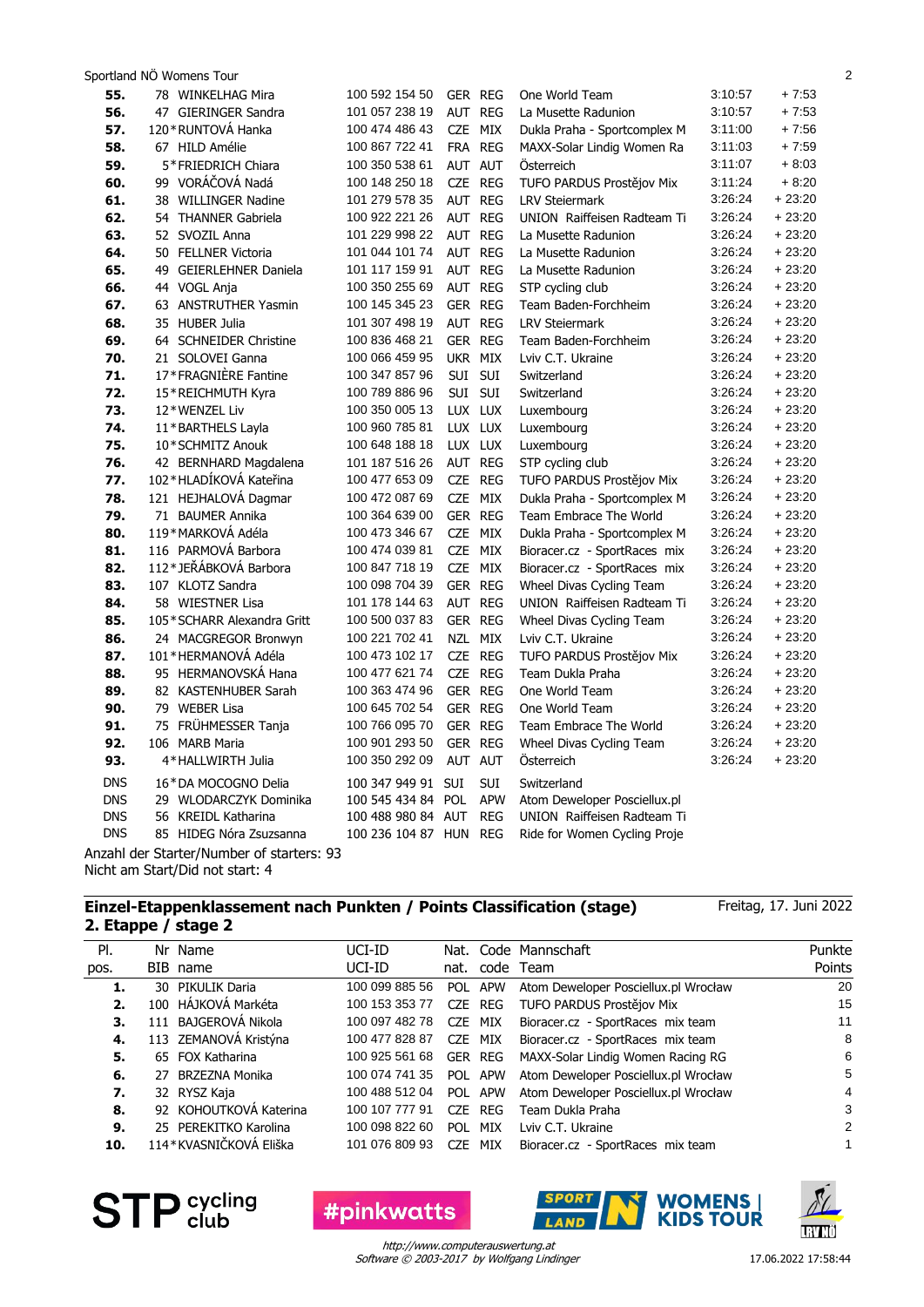## **Etappenklassement Nachwuchswertung / Stage Youth Classification 2. Etappe / stage 2**

Freitag, 17. Juni 2022 Länge/distance 103,2 km Schnitt/average 33,8 km/h

| PI.  | Nr Name                    | UCI-ID         | Nat.       |            | Code Mannschaft                   | Zeit    |          |
|------|----------------------------|----------------|------------|------------|-----------------------------------|---------|----------|
| pos. | BIB name                   | UCI-ID         | nat.       | code       | Team                              | time    |          |
| 1.   | 114*KVASNIČKOVÁ Eliška     | 101 076 809 93 | <b>CZE</b> | MIX        | Bioracer.cz - SportRaces mix team | 3:03:26 |          |
| 2.   | 115*SLANÍKOVÁ Nela         | 101 064 485 88 | <b>CZE</b> | <b>MIX</b> | Bioracer.cz - SportRaces mix team | 3:03:26 | $+0:00$  |
| 3.   | 1*SCHMIDSBERGER Daniela    | 100 998 493 56 | <b>AUT</b> | <b>AUT</b> | Österreich                        | 3:03:26 | $+0:00$  |
| 4.   | 18*RÜETSCHI Noëlle         | 100 348 105 53 | <b>SUI</b> | <b>SUI</b> | Switzerland                       | 3:03:26 | $+0.00$  |
| 5.   | 3*HUYS Tabea               | 101 188 848 00 | <b>AUT</b> | <b>AUT</b> | Österreich                        | 3:03:38 | $+0.12$  |
| 6.   | 98*MÜLLEROVÁ Patricie      | 100 474 007 49 | <b>CZE</b> | <b>REG</b> | TUFO PARDUS Prostějov Mix         | 3:03:44 | $+0.18$  |
| 7.   | 59*COOPER Amalie           | 101 083 109 88 | <b>GBR</b> | <b>REG</b> | UNION Raiffeisen Radteam Tirol    | 3:03:47 | $+0.21$  |
| 8.   | 14*LEU Lorena              | 100 347 800 39 | <b>SUI</b> | <b>SUI</b> | Switzerland                       | 3:03:50 | $+0:24$  |
| 9.   | 117*NĚMCOVÁ Barbora        | 100 473 099 14 | <b>CZE</b> | <b>MIX</b> | Dukla Praha - Sportcomplex Mixed  | 3:04:24 | $+0.58$  |
| 10.  | 2*MARTINI Johanna          | 100 351 207 51 | AUT        | <b>AUT</b> | Österreich                        | 3:10:39 | $+7:13$  |
| 11.  | 19*BARELLI Giorgia         | 100 347 833 72 | <b>SUI</b> | <b>SUI</b> | Switzerland                       | 3:10:39 | $+7:13$  |
| 12.  | 122*DLASKOVÁ Vanda         | 100 477 766 25 | <b>CZE</b> | <b>MIX</b> | Dukla Praha - Sportcomplex Mixed  | 3:10:57 | $+7:31$  |
| 13.  | 120*RUNTOVÁ Hanka          | 100 474 486 43 | <b>CZE</b> | <b>MIX</b> | Dukla Praha - Sportcomplex Mixed  | 3:11:00 | $+7:34$  |
| 14.  | 5*FRIEDRICH Chiara         | 100 350 538 61 | <b>AUT</b> | <b>AUT</b> | Österreich                        | 3:11:07 | $+7:41$  |
| 15.  | 17*FRAGNIÈRE Fantine       | 100 347 857 96 | <b>SUI</b> | <b>SUI</b> | Switzerland                       | 3:26:24 | $+22:58$ |
| 16.  | 15*REICHMUTH Kyra          | 100 789 886 96 | SUI        | <b>SUI</b> | Switzerland                       | 3:26:24 | $+22:58$ |
| 17.  | 12*WENZEL Liv              | 100 350 005 13 |            | LUX LUX    | Luxembourg                        | 3:26:24 | $+22:58$ |
| 18.  | 11*BARTHELS Layla          | 100 960 785 81 | <b>LUX</b> | <b>LUX</b> | Luxembourg                        | 3:26:24 | $+22:58$ |
| 19.  | 10*SCHMITZ Anouk           | 100 648 188 18 | <b>LUX</b> | <b>LUX</b> | Luxembourg                        | 3:26:24 | $+22:58$ |
| 20.  | 102*HLADÍKOVÁ Kateřina     | 100 477 653 09 | <b>CZE</b> | <b>REG</b> | TUFO PARDUS Prostějov Mix         | 3:26:24 | $+22:58$ |
| 21.  | 119*MARKOVÁ Adéla          | 100 473 346 67 | <b>CZE</b> | <b>MIX</b> | Dukla Praha - Sportcomplex Mixed  | 3:26:24 | $+22:58$ |
| 22.  | 112*JEŘÁBKOVÁ Barbora      | 100 847 718 19 | <b>CZE</b> | <b>MIX</b> | Bioracer.cz - SportRaces mix team | 3:26:24 | $+22:58$ |
| 23.  | 105*SCHARR Alexandra Gritt | 100 500 037 83 | GER        | <b>REG</b> | Wheel Divas Cycling Team          | 3:26:24 | $+22:58$ |
| 24.  | 101*HERMANOVÁ Adéla        | 100 473 102 17 | <b>CZE</b> | <b>REG</b> | TUFO PARDUS Prostějov Mix         | 3:26:24 | $+22:58$ |
| 25.  | 4*HALLWIRTH Julia          | 100 350 292 09 | <b>AUT</b> | <b>AUT</b> | Österreich                        | 3:26:24 | $+22:58$ |
|      |                            |                |            |            |                                   |         |          |

#### **Bergwertung / Queen of the Mountain BW 1 Km 17,1**

| PI.  | Nr Name                  | UCI-ID                            |  | Nat. Code Mannschaft                                     | Punkte |
|------|--------------------------|-----------------------------------|--|----------------------------------------------------------|--------|
| pos. | BIB name                 | UCI-ID                            |  | nat. code Team                                           | Points |
|      | 1. 113 ZEMANOVÁ Kristýna |                                   |  | 100 477 828 87 CZE MIX Bioracer.cz - SportRaces mix team | -3     |
|      | 7 BERTON Nina            | 100 350 159 70 LUX LUX Luxembourg |  |                                                          | -2     |
|      | 65 FOX Katharina         |                                   |  | 100 925 561 68 GER REG MAXX-Solar Lindig Women Racing RG |        |
|      |                          |                                   |  |                                                          |        |

#### **Bergwertung / Queen of the Mountain BW 2 Km 54,0**

| PI.  | Nr Name                  | UCI-ID                            |  | Nat. Code Mannschaft                                        | Punkte |
|------|--------------------------|-----------------------------------|--|-------------------------------------------------------------|--------|
| pos. | BIB name                 | UCI-ID                            |  | nat. code Team                                              | Points |
|      | 1. 113 ZEMANOVÁ Kristýna |                                   |  | 100 477 828 87 CZE MIX Bioracer.cz - SportRaces mix team    | 3      |
|      | 7 BERTON Nina            | 100 350 159 70 LUX LUX Luxembourg |  |                                                             | 2      |
|      | 27 BRZEZNA Monika        |                                   |  | 100 074 741 35 POL APW Atom Deweloper Posciellux.pl Wrocław |        |

#### **Bergwertung / Queen of the Mountain BW 3 Km 90,9**

| PI.  | Nr Name                  | UCI-ID                            |  | Nat. Code Mannschaft                                        | Punkte        |
|------|--------------------------|-----------------------------------|--|-------------------------------------------------------------|---------------|
| pos. | BIB name                 | UCI-ID                            |  | nat. code Team                                              | Points        |
|      | 1. 113 ZEMANOVÁ Kristýna |                                   |  | 100 477 828 87 CZE MIX Bioracer.cz - SportRaces mix team    | -3            |
|      | 7 BERTON Nina            | 100 350 159 70 LUX LUX Luxembourg |  |                                                             | $\mathcal{P}$ |
| 3.   | 27 BRZEZNA Monika        |                                   |  | 100 074 741 35 POL APW Atom Deweloper Posciellux.pl Wrocław |               |









Software © 2003-2017 by Wolfgang Lindinger http://www.computerauswertung.at

Freitag, 17. Juni 2022

Freitag, 17. Juni 2022

Freitag, 17. Juni 2022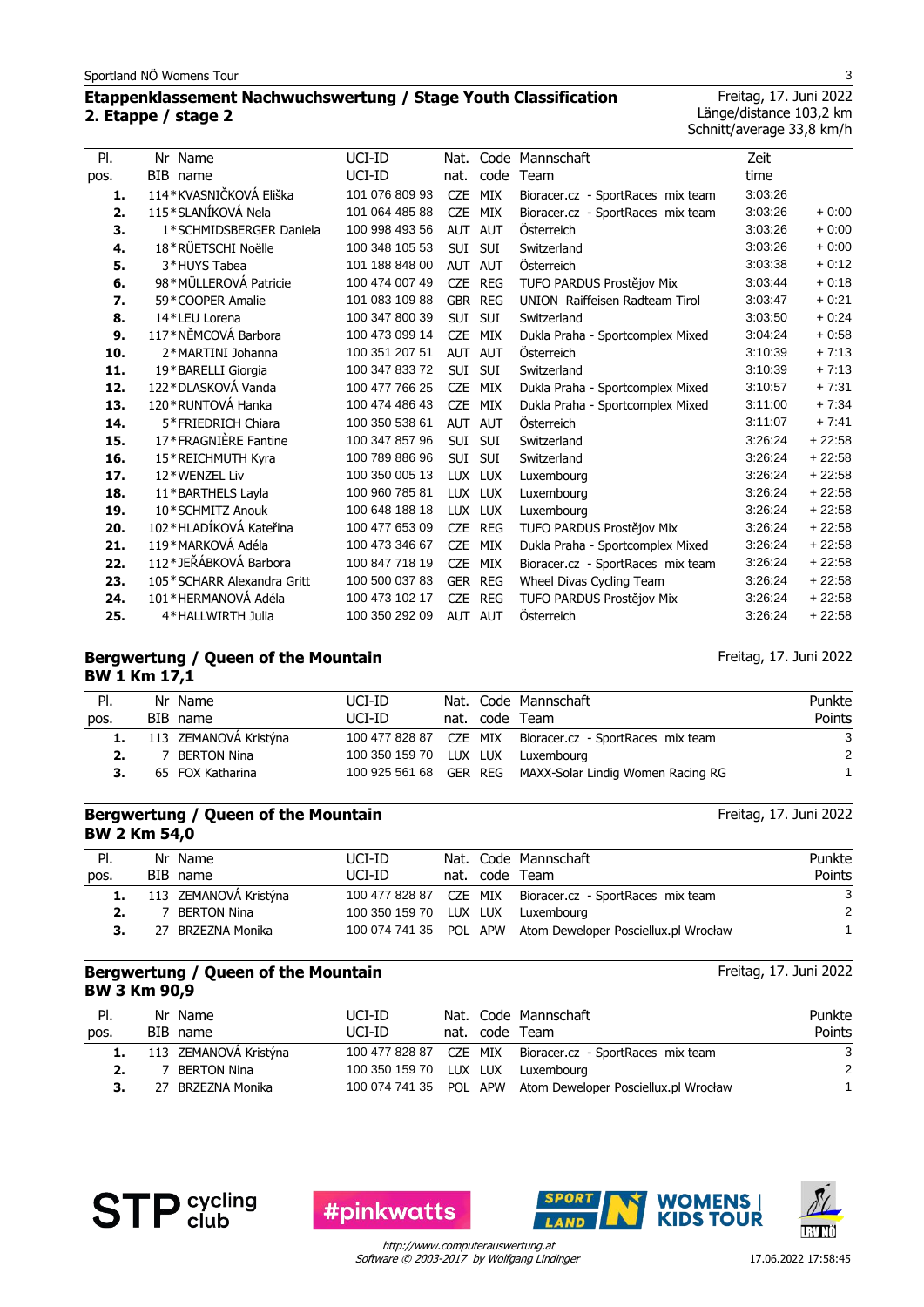## **Mannschafts-Etappenklassement nach Zeit / Teams' Classification (stage) on time 2. Etappe / stage 2**

| PI.<br>Code Mannschaft<br>UCI-ID<br>Nat.<br>Platz<br>UCI-ID<br>code Team<br>position<br>nat.<br>pos.<br>1. APW Atom Deweloper Posciellux.<br>100 099 885 56<br>30 PIKULIK Daria<br>POL<br>1<br>27 BRZEZNA Monika<br>100 074 741 35<br><b>POL</b><br>6<br>100 488 512 04<br>$\overline{7}$<br>32 RYSZ Kaja<br>POL<br>2. MIX Bioracer.cz - SportRaces mi<br>111 BAJGEROVÁ Nikola<br>3<br>100 097 482 78<br><b>CZE</b><br>113 ZEMANOVÁ Kristýna<br>100 477 828 87<br><b>CZE</b><br>4<br>114*KVASNIČKOVÁ Eliška<br><b>CZE</b><br>101 076 809 93<br>10<br>3. REG TUFO PARDUS Prostějov Mix<br>100 HÁJKOVÁ Markéta<br>100 153 353 77<br>2<br><b>CZE</b><br>98*MÜLLEROVÁ Patricie<br>100 474 007 49<br><b>CZE</b><br>23<br>97 VANÍČKOVÁ Tereza<br>100 234 782 26<br><b>CZE</b><br>26<br>4. REG MAXX-Solar Lindig Women<br>65 FOX Katharina<br>5<br>100 925 561 68<br><b>GER</b><br>66 STARK Michelle<br>14<br>SUI<br>100 992 545 25<br>69 SCHULZ Tina<br>100 155 399 86<br><b>GER</b><br>33<br>5. MIX Lviv C.T. Ukraine<br>25 PEREKITKO Karolina<br>100 098 822 60<br>POL<br>9<br>23 EVANS Alicia<br>100 217 214 15<br><b>NZL</b><br>17<br>22 FEDOTOVA Kseniia<br>100 101 799 30<br>32<br><b>UKR</b><br>6. REG LRV Steiermark<br>36 THOMA Pia-Maria<br>101 069 455 14<br>18<br><b>AUT</b><br>39 ZSANKÓ Petra<br>20<br>101 137 947 24 HUN<br>37 ZOTTER Carina<br>101 263 008 52 AUT<br>31<br>7. REG Team Dukla Praha<br>92 KOHOUTKOVÁ Katerina<br>100 107 777 91<br><b>CZE</b><br>8<br>91 ŠEVCÍKOVÁ Petra<br>100 153 367 91<br><b>CZE</b><br>22<br>93 HARTYCHOVÁ Nicole<br>36<br>100 472 816 22<br><b>CZE</b> | Zeit<br>time<br>9:09:50<br>3:03:04<br>3:03:22<br>3:03:24<br>9:10:02<br>3:03:17<br>3:03:19<br>3:03:26<br>9:10:49<br>3:03:12<br>3:03:44<br>3:03:53<br>9:10:52<br>3:03:19<br>3:03:26<br>3:04:07 | $+0:12$<br>$+0:59$<br>$+1:02$ |
|-------------------------------------------------------------------------------------------------------------------------------------------------------------------------------------------------------------------------------------------------------------------------------------------------------------------------------------------------------------------------------------------------------------------------------------------------------------------------------------------------------------------------------------------------------------------------------------------------------------------------------------------------------------------------------------------------------------------------------------------------------------------------------------------------------------------------------------------------------------------------------------------------------------------------------------------------------------------------------------------------------------------------------------------------------------------------------------------------------------------------------------------------------------------------------------------------------------------------------------------------------------------------------------------------------------------------------------------------------------------------------------------------------------------------------------------------------------------------------------------------------------------------------------------------------------------------------------------------------|----------------------------------------------------------------------------------------------------------------------------------------------------------------------------------------------|-------------------------------|
|                                                                                                                                                                                                                                                                                                                                                                                                                                                                                                                                                                                                                                                                                                                                                                                                                                                                                                                                                                                                                                                                                                                                                                                                                                                                                                                                                                                                                                                                                                                                                                                                       |                                                                                                                                                                                              |                               |
|                                                                                                                                                                                                                                                                                                                                                                                                                                                                                                                                                                                                                                                                                                                                                                                                                                                                                                                                                                                                                                                                                                                                                                                                                                                                                                                                                                                                                                                                                                                                                                                                       |                                                                                                                                                                                              |                               |
|                                                                                                                                                                                                                                                                                                                                                                                                                                                                                                                                                                                                                                                                                                                                                                                                                                                                                                                                                                                                                                                                                                                                                                                                                                                                                                                                                                                                                                                                                                                                                                                                       |                                                                                                                                                                                              |                               |
|                                                                                                                                                                                                                                                                                                                                                                                                                                                                                                                                                                                                                                                                                                                                                                                                                                                                                                                                                                                                                                                                                                                                                                                                                                                                                                                                                                                                                                                                                                                                                                                                       |                                                                                                                                                                                              |                               |
|                                                                                                                                                                                                                                                                                                                                                                                                                                                                                                                                                                                                                                                                                                                                                                                                                                                                                                                                                                                                                                                                                                                                                                                                                                                                                                                                                                                                                                                                                                                                                                                                       |                                                                                                                                                                                              |                               |
|                                                                                                                                                                                                                                                                                                                                                                                                                                                                                                                                                                                                                                                                                                                                                                                                                                                                                                                                                                                                                                                                                                                                                                                                                                                                                                                                                                                                                                                                                                                                                                                                       |                                                                                                                                                                                              |                               |
|                                                                                                                                                                                                                                                                                                                                                                                                                                                                                                                                                                                                                                                                                                                                                                                                                                                                                                                                                                                                                                                                                                                                                                                                                                                                                                                                                                                                                                                                                                                                                                                                       |                                                                                                                                                                                              |                               |
|                                                                                                                                                                                                                                                                                                                                                                                                                                                                                                                                                                                                                                                                                                                                                                                                                                                                                                                                                                                                                                                                                                                                                                                                                                                                                                                                                                                                                                                                                                                                                                                                       |                                                                                                                                                                                              |                               |
|                                                                                                                                                                                                                                                                                                                                                                                                                                                                                                                                                                                                                                                                                                                                                                                                                                                                                                                                                                                                                                                                                                                                                                                                                                                                                                                                                                                                                                                                                                                                                                                                       |                                                                                                                                                                                              |                               |
|                                                                                                                                                                                                                                                                                                                                                                                                                                                                                                                                                                                                                                                                                                                                                                                                                                                                                                                                                                                                                                                                                                                                                                                                                                                                                                                                                                                                                                                                                                                                                                                                       |                                                                                                                                                                                              |                               |
|                                                                                                                                                                                                                                                                                                                                                                                                                                                                                                                                                                                                                                                                                                                                                                                                                                                                                                                                                                                                                                                                                                                                                                                                                                                                                                                                                                                                                                                                                                                                                                                                       |                                                                                                                                                                                              |                               |
|                                                                                                                                                                                                                                                                                                                                                                                                                                                                                                                                                                                                                                                                                                                                                                                                                                                                                                                                                                                                                                                                                                                                                                                                                                                                                                                                                                                                                                                                                                                                                                                                       |                                                                                                                                                                                              |                               |
|                                                                                                                                                                                                                                                                                                                                                                                                                                                                                                                                                                                                                                                                                                                                                                                                                                                                                                                                                                                                                                                                                                                                                                                                                                                                                                                                                                                                                                                                                                                                                                                                       |                                                                                                                                                                                              |                               |
|                                                                                                                                                                                                                                                                                                                                                                                                                                                                                                                                                                                                                                                                                                                                                                                                                                                                                                                                                                                                                                                                                                                                                                                                                                                                                                                                                                                                                                                                                                                                                                                                       |                                                                                                                                                                                              |                               |
|                                                                                                                                                                                                                                                                                                                                                                                                                                                                                                                                                                                                                                                                                                                                                                                                                                                                                                                                                                                                                                                                                                                                                                                                                                                                                                                                                                                                                                                                                                                                                                                                       |                                                                                                                                                                                              |                               |
|                                                                                                                                                                                                                                                                                                                                                                                                                                                                                                                                                                                                                                                                                                                                                                                                                                                                                                                                                                                                                                                                                                                                                                                                                                                                                                                                                                                                                                                                                                                                                                                                       |                                                                                                                                                                                              |                               |
|                                                                                                                                                                                                                                                                                                                                                                                                                                                                                                                                                                                                                                                                                                                                                                                                                                                                                                                                                                                                                                                                                                                                                                                                                                                                                                                                                                                                                                                                                                                                                                                                       |                                                                                                                                                                                              |                               |
|                                                                                                                                                                                                                                                                                                                                                                                                                                                                                                                                                                                                                                                                                                                                                                                                                                                                                                                                                                                                                                                                                                                                                                                                                                                                                                                                                                                                                                                                                                                                                                                                       |                                                                                                                                                                                              |                               |
|                                                                                                                                                                                                                                                                                                                                                                                                                                                                                                                                                                                                                                                                                                                                                                                                                                                                                                                                                                                                                                                                                                                                                                                                                                                                                                                                                                                                                                                                                                                                                                                                       | 9:11:08                                                                                                                                                                                      | $+1:18$                       |
|                                                                                                                                                                                                                                                                                                                                                                                                                                                                                                                                                                                                                                                                                                                                                                                                                                                                                                                                                                                                                                                                                                                                                                                                                                                                                                                                                                                                                                                                                                                                                                                                       | 3:03:26                                                                                                                                                                                      |                               |
|                                                                                                                                                                                                                                                                                                                                                                                                                                                                                                                                                                                                                                                                                                                                                                                                                                                                                                                                                                                                                                                                                                                                                                                                                                                                                                                                                                                                                                                                                                                                                                                                       | 3:03:35                                                                                                                                                                                      |                               |
|                                                                                                                                                                                                                                                                                                                                                                                                                                                                                                                                                                                                                                                                                                                                                                                                                                                                                                                                                                                                                                                                                                                                                                                                                                                                                                                                                                                                                                                                                                                                                                                                       | 3:04:07                                                                                                                                                                                      |                               |
|                                                                                                                                                                                                                                                                                                                                                                                                                                                                                                                                                                                                                                                                                                                                                                                                                                                                                                                                                                                                                                                                                                                                                                                                                                                                                                                                                                                                                                                                                                                                                                                                       | 9:11:19                                                                                                                                                                                      | $+1:29$                       |
|                                                                                                                                                                                                                                                                                                                                                                                                                                                                                                                                                                                                                                                                                                                                                                                                                                                                                                                                                                                                                                                                                                                                                                                                                                                                                                                                                                                                                                                                                                                                                                                                       | 3:03:38                                                                                                                                                                                      |                               |
|                                                                                                                                                                                                                                                                                                                                                                                                                                                                                                                                                                                                                                                                                                                                                                                                                                                                                                                                                                                                                                                                                                                                                                                                                                                                                                                                                                                                                                                                                                                                                                                                       | 3:03:38                                                                                                                                                                                      |                               |
|                                                                                                                                                                                                                                                                                                                                                                                                                                                                                                                                                                                                                                                                                                                                                                                                                                                                                                                                                                                                                                                                                                                                                                                                                                                                                                                                                                                                                                                                                                                                                                                                       | 3:04:03                                                                                                                                                                                      |                               |
|                                                                                                                                                                                                                                                                                                                                                                                                                                                                                                                                                                                                                                                                                                                                                                                                                                                                                                                                                                                                                                                                                                                                                                                                                                                                                                                                                                                                                                                                                                                                                                                                       | 9:11:28                                                                                                                                                                                      | $+1:38$                       |
|                                                                                                                                                                                                                                                                                                                                                                                                                                                                                                                                                                                                                                                                                                                                                                                                                                                                                                                                                                                                                                                                                                                                                                                                                                                                                                                                                                                                                                                                                                                                                                                                       | 3:03:26                                                                                                                                                                                      |                               |
|                                                                                                                                                                                                                                                                                                                                                                                                                                                                                                                                                                                                                                                                                                                                                                                                                                                                                                                                                                                                                                                                                                                                                                                                                                                                                                                                                                                                                                                                                                                                                                                                       | 3:03:38                                                                                                                                                                                      |                               |
|                                                                                                                                                                                                                                                                                                                                                                                                                                                                                                                                                                                                                                                                                                                                                                                                                                                                                                                                                                                                                                                                                                                                                                                                                                                                                                                                                                                                                                                                                                                                                                                                       | 3:04:24                                                                                                                                                                                      |                               |
| 8. AUT Österreich                                                                                                                                                                                                                                                                                                                                                                                                                                                                                                                                                                                                                                                                                                                                                                                                                                                                                                                                                                                                                                                                                                                                                                                                                                                                                                                                                                                                                                                                                                                                                                                     | 9:17:43                                                                                                                                                                                      | $+7:53$                       |
| 100 998 493 56<br>$12 \overline{ }$<br>1*SCHMIDSBERGER Daniela<br><b>AUT</b>                                                                                                                                                                                                                                                                                                                                                                                                                                                                                                                                                                                                                                                                                                                                                                                                                                                                                                                                                                                                                                                                                                                                                                                                                                                                                                                                                                                                                                                                                                                          | 3:03:26                                                                                                                                                                                      |                               |
| 19<br>3*HUYS Tabea<br>101 188 848 00<br><b>AUT</b>                                                                                                                                                                                                                                                                                                                                                                                                                                                                                                                                                                                                                                                                                                                                                                                                                                                                                                                                                                                                                                                                                                                                                                                                                                                                                                                                                                                                                                                                                                                                                    | 3:03:38                                                                                                                                                                                      |                               |
| 42<br>2*MARTINI Johanna<br>100 351 207 51<br><b>AUT</b>                                                                                                                                                                                                                                                                                                                                                                                                                                                                                                                                                                                                                                                                                                                                                                                                                                                                                                                                                                                                                                                                                                                                                                                                                                                                                                                                                                                                                                                                                                                                               | 3:10:39                                                                                                                                                                                      |                               |
| 9. SUI Switzerland                                                                                                                                                                                                                                                                                                                                                                                                                                                                                                                                                                                                                                                                                                                                                                                                                                                                                                                                                                                                                                                                                                                                                                                                                                                                                                                                                                                                                                                                                                                                                                                    | 9:17:55                                                                                                                                                                                      | $+8:05$                       |
| 18*RÜETSCHI Noëlle<br>100 348 105 53<br><b>SUI</b><br>15                                                                                                                                                                                                                                                                                                                                                                                                                                                                                                                                                                                                                                                                                                                                                                                                                                                                                                                                                                                                                                                                                                                                                                                                                                                                                                                                                                                                                                                                                                                                              | 3:03:26                                                                                                                                                                                      |                               |
| 14*LEU Lorena<br>100 347 800 39<br>SUI<br>25                                                                                                                                                                                                                                                                                                                                                                                                                                                                                                                                                                                                                                                                                                                                                                                                                                                                                                                                                                                                                                                                                                                                                                                                                                                                                                                                                                                                                                                                                                                                                          | 3:03:50                                                                                                                                                                                      |                               |
| 44<br>100 347 833 72<br>19*BARELLI Giorgia<br>SUI                                                                                                                                                                                                                                                                                                                                                                                                                                                                                                                                                                                                                                                                                                                                                                                                                                                                                                                                                                                                                                                                                                                                                                                                                                                                                                                                                                                                                                                                                                                                                     | 3:10:39                                                                                                                                                                                      |                               |
| 10. REG Wheel Divas Cycling Team                                                                                                                                                                                                                                                                                                                                                                                                                                                                                                                                                                                                                                                                                                                                                                                                                                                                                                                                                                                                                                                                                                                                                                                                                                                                                                                                                                                                                                                                                                                                                                      | 9:18:11                                                                                                                                                                                      | $+8:21$                       |
| 101 166 975 49<br>13<br>109 DE KEERSMAEKER Audrey                                                                                                                                                                                                                                                                                                                                                                                                                                                                                                                                                                                                                                                                                                                                                                                                                                                                                                                                                                                                                                                                                                                                                                                                                                                                                                                                                                                                                                                                                                                                                     | 3:03:26                                                                                                                                                                                      |                               |
| BEL<br>29<br>100 093 546 22<br><b>SUI</b><br>108 BARHOUMI Zina                                                                                                                                                                                                                                                                                                                                                                                                                                                                                                                                                                                                                                                                                                                                                                                                                                                                                                                                                                                                                                                                                                                                                                                                                                                                                                                                                                                                                                                                                                                                        | 3:04:00                                                                                                                                                                                      |                               |
| 48<br>104 BENDER Janina Morin<br>101 123 032 47<br><b>GER</b>                                                                                                                                                                                                                                                                                                                                                                                                                                                                                                                                                                                                                                                                                                                                                                                                                                                                                                                                                                                                                                                                                                                                                                                                                                                                                                                                                                                                                                                                                                                                         | 3:10:45                                                                                                                                                                                      |                               |
| 11. REG UNION Raiffeisen Radteam                                                                                                                                                                                                                                                                                                                                                                                                                                                                                                                                                                                                                                                                                                                                                                                                                                                                                                                                                                                                                                                                                                                                                                                                                                                                                                                                                                                                                                                                                                                                                                      | 9:18:30                                                                                                                                                                                      | $+8:40$                       |
| 59*COOPER Amalie<br>101 083 109 88<br>24                                                                                                                                                                                                                                                                                                                                                                                                                                                                                                                                                                                                                                                                                                                                                                                                                                                                                                                                                                                                                                                                                                                                                                                                                                                                                                                                                                                                                                                                                                                                                              | 3:03:47                                                                                                                                                                                      |                               |
| <b>GBR</b><br>55 GSCHWENTNER Leila<br>100 839 751 06<br><b>AUT</b><br>27                                                                                                                                                                                                                                                                                                                                                                                                                                                                                                                                                                                                                                                                                                                                                                                                                                                                                                                                                                                                                                                                                                                                                                                                                                                                                                                                                                                                                                                                                                                              | 3:03:56                                                                                                                                                                                      |                               |
|                                                                                                                                                                                                                                                                                                                                                                                                                                                                                                                                                                                                                                                                                                                                                                                                                                                                                                                                                                                                                                                                                                                                                                                                                                                                                                                                                                                                                                                                                                                                                                                                       |                                                                                                                                                                                              |                               |
| 57 MACHNER Katharina<br>100 834 156 37<br><b>AUT</b><br>51                                                                                                                                                                                                                                                                                                                                                                                                                                                                                                                                                                                                                                                                                                                                                                                                                                                                                                                                                                                                                                                                                                                                                                                                                                                                                                                                                                                                                                                                                                                                            | 3:10:47                                                                                                                                                                                      |                               |
| 12. REG Team Embrace The World                                                                                                                                                                                                                                                                                                                                                                                                                                                                                                                                                                                                                                                                                                                                                                                                                                                                                                                                                                                                                                                                                                                                                                                                                                                                                                                                                                                                                                                                                                                                                                        | 9:19:07                                                                                                                                                                                      | $+9:17$                       |
| 72 TREFFEISEN Jade<br>100 816 938 85<br>28<br><b>GER</b>                                                                                                                                                                                                                                                                                                                                                                                                                                                                                                                                                                                                                                                                                                                                                                                                                                                                                                                                                                                                                                                                                                                                                                                                                                                                                                                                                                                                                                                                                                                                              | 3:04:00                                                                                                                                                                                      |                               |
| 76 SCHÜTZ Adelheid<br>100 098 477 06<br><b>GER</b><br>35                                                                                                                                                                                                                                                                                                                                                                                                                                                                                                                                                                                                                                                                                                                                                                                                                                                                                                                                                                                                                                                                                                                                                                                                                                                                                                                                                                                                                                                                                                                                              | 3:04:24                                                                                                                                                                                      |                               |
| 73 LAGERSHAUSEN Marie<br>100 361 446 08<br><b>GER</b><br>47                                                                                                                                                                                                                                                                                                                                                                                                                                                                                                                                                                                                                                                                                                                                                                                                                                                                                                                                                                                                                                                                                                                                                                                                                                                                                                                                                                                                                                                                                                                                           | 3:10:43                                                                                                                                                                                      |                               |
| 13. REG One World Team                                                                                                                                                                                                                                                                                                                                                                                                                                                                                                                                                                                                                                                                                                                                                                                                                                                                                                                                                                                                                                                                                                                                                                                                                                                                                                                                                                                                                                                                                                                                                                                | 9:25:25                                                                                                                                                                                      | $+15:35$                      |
| 81 ZEITLER Martha<br>100 518 327 40<br><b>GER</b><br>30                                                                                                                                                                                                                                                                                                                                                                                                                                                                                                                                                                                                                                                                                                                                                                                                                                                                                                                                                                                                                                                                                                                                                                                                                                                                                                                                                                                                                                                                                                                                               | 3:04:03                                                                                                                                                                                      |                               |
| 77 LUST Bianca<br>100 091 246 50<br><b>NED</b><br>43                                                                                                                                                                                                                                                                                                                                                                                                                                                                                                                                                                                                                                                                                                                                                                                                                                                                                                                                                                                                                                                                                                                                                                                                                                                                                                                                                                                                                                                                                                                                                  | 3:10:39                                                                                                                                                                                      |                               |
| 100 140 468 93<br>80 NEUMANN Laura<br><b>GER</b><br>46                                                                                                                                                                                                                                                                                                                                                                                                                                                                                                                                                                                                                                                                                                                                                                                                                                                                                                                                                                                                                                                                                                                                                                                                                                                                                                                                                                                                                                                                                                                                                | 3:10:43                                                                                                                                                                                      |                               |
| 14. MIX Dukla Praha - Sportcomplex                                                                                                                                                                                                                                                                                                                                                                                                                                                                                                                                                                                                                                                                                                                                                                                                                                                                                                                                                                                                                                                                                                                                                                                                                                                                                                                                                                                                                                                                                                                                                                    | 9:26:21                                                                                                                                                                                      | + 16:31                       |
| 117*NĚMCOVÁ Barbora<br>100 473 099 14<br><b>CZE</b><br>37                                                                                                                                                                                                                                                                                                                                                                                                                                                                                                                                                                                                                                                                                                                                                                                                                                                                                                                                                                                                                                                                                                                                                                                                                                                                                                                                                                                                                                                                                                                                             | 3:04:24                                                                                                                                                                                      |                               |
| 122*DLASKOVÁ Vanda<br>54<br>100 477 766 25<br><b>CZE</b>                                                                                                                                                                                                                                                                                                                                                                                                                                                                                                                                                                                                                                                                                                                                                                                                                                                                                                                                                                                                                                                                                                                                                                                                                                                                                                                                                                                                                                                                                                                                              | 3:10:57                                                                                                                                                                                      |                               |
| 120 * RUNTOVÁ Hanka<br>100 474 486 43<br><b>CZE</b><br>57                                                                                                                                                                                                                                                                                                                                                                                                                                                                                                                                                                                                                                                                                                                                                                                                                                                                                                                                                                                                                                                                                                                                                                                                                                                                                                                                                                                                                                                                                                                                             | 3:11:00                                                                                                                                                                                      |                               |

**STP** cycling

Software © 2003-2017 by Wolfgang Lindinger http://www.computerauswertung.at

**#pinkwatts** 

**SPORT** 

LAND



**WOMENS** |<br>KIDS TOUR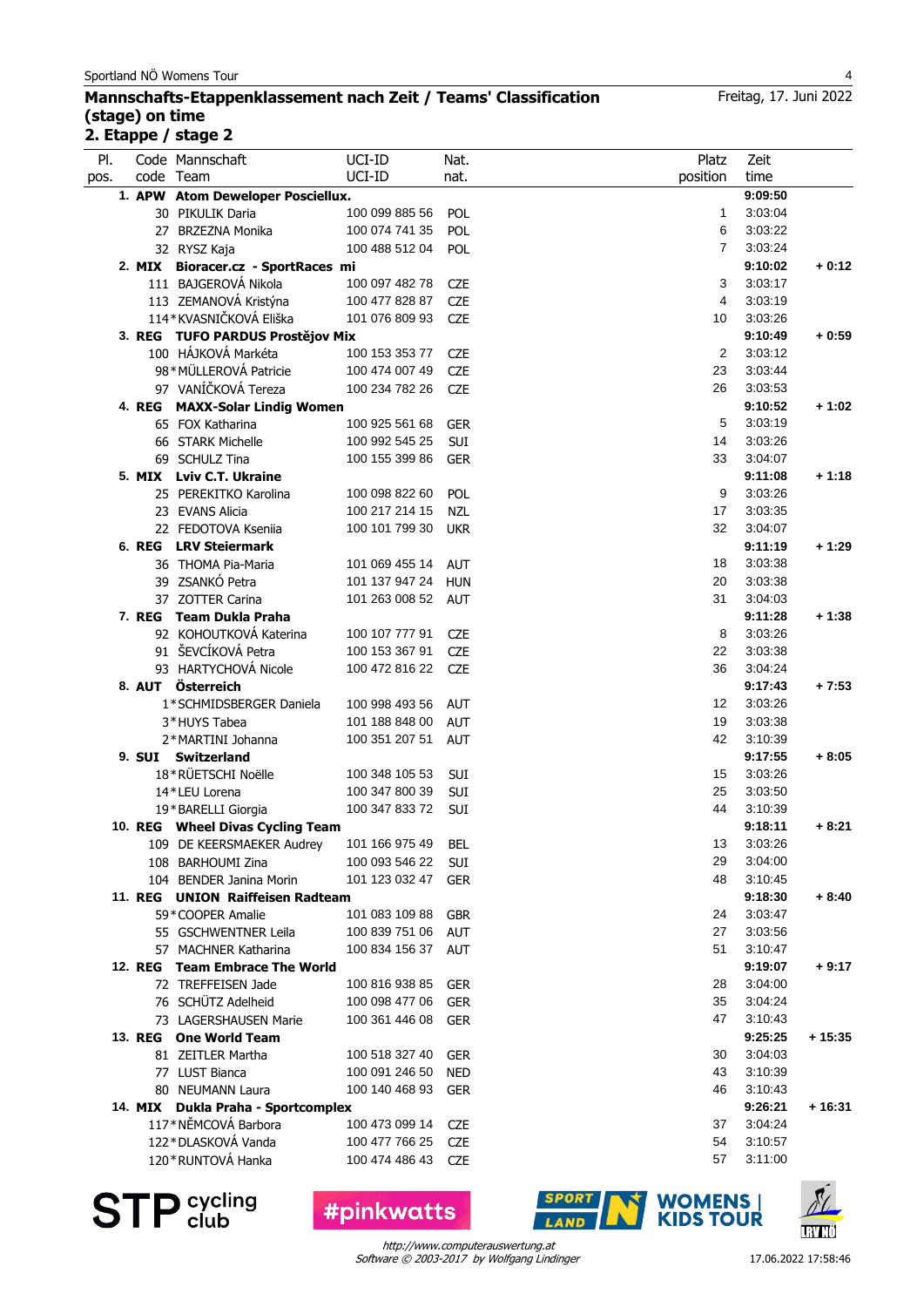| Sportland NÖ Womens Tour |                              |                    |            |    |         | 5        |
|--------------------------|------------------------------|--------------------|------------|----|---------|----------|
|                          | 15. REG La Musette Radunion  |                    |            |    | 9:42:18 | $+32:28$ |
|                          | 51 RUMPL Laura               | 100 931 622 18     | AUT        | 38 | 3:04:57 |          |
| 47                       | GIERINGER Sandra             | 101 057 238 19     | AUT        | 56 | 3:10:57 |          |
|                          | 52 SVOZIL Anna               | 101 229 998 22 AUT |            | 63 | 3:26:24 |          |
| 16. REG                  | <b>STP cycling club</b>      |                    |            |    | 9:45:36 | $+35:46$ |
|                          | 46 GEHNBÖCK Sylvia           | 100 100 809 10     | AUT        | 39 | 3:08:33 |          |
| 45                       | <b>HEIGL Nadja</b>           | 100 086 238 86     | AUT        | 41 | 3:10:39 |          |
|                          | 44 VOGL Anja                 | 100 350 255 69     | AUT        | 66 | 3:26:24 |          |
|                          | 17. REG Team Baden-Forchheim |                    |            |    | 9:47:58 | $+38:08$ |
|                          | 61 SCHELB Annika             | 100 997 205 29     | GER        | 49 | 3:10:47 |          |
|                          | 62 ZIMMERMANN Amelie         | 100 997 258 82     | GER        | 52 | 3:10:47 |          |
|                          | 63 ANSTRUTHER Yasmin         | 100 145 345 23     | GER        | 67 | 3:26:24 |          |
|                          | 18. LUX Luxembourg           |                    |            |    | 9:57:00 | $+47:10$ |
|                          | 7 BERTON Nina                | 100 350 159 70     | <b>LUX</b> | 34 | 3:04:12 |          |
|                          | 12*WENZEL Liv                | 100 350 005 13     | LUX        | 73 | 3:26:24 |          |
|                          | 11*BARTHELS Layla            | 100 960 785 81     | <b>LUX</b> | 74 | 3:26:24 |          |
|                          |                              |                    |            |    |         |          |

## **Communiqué No 3 2. Etappe / stage 2**

Freitag, 17. Juni 2022

The team "LRV Steiermark" will wear a different jersey for the last two stages.

A photo of the jersey will be enclosed in the e-mail with the results.





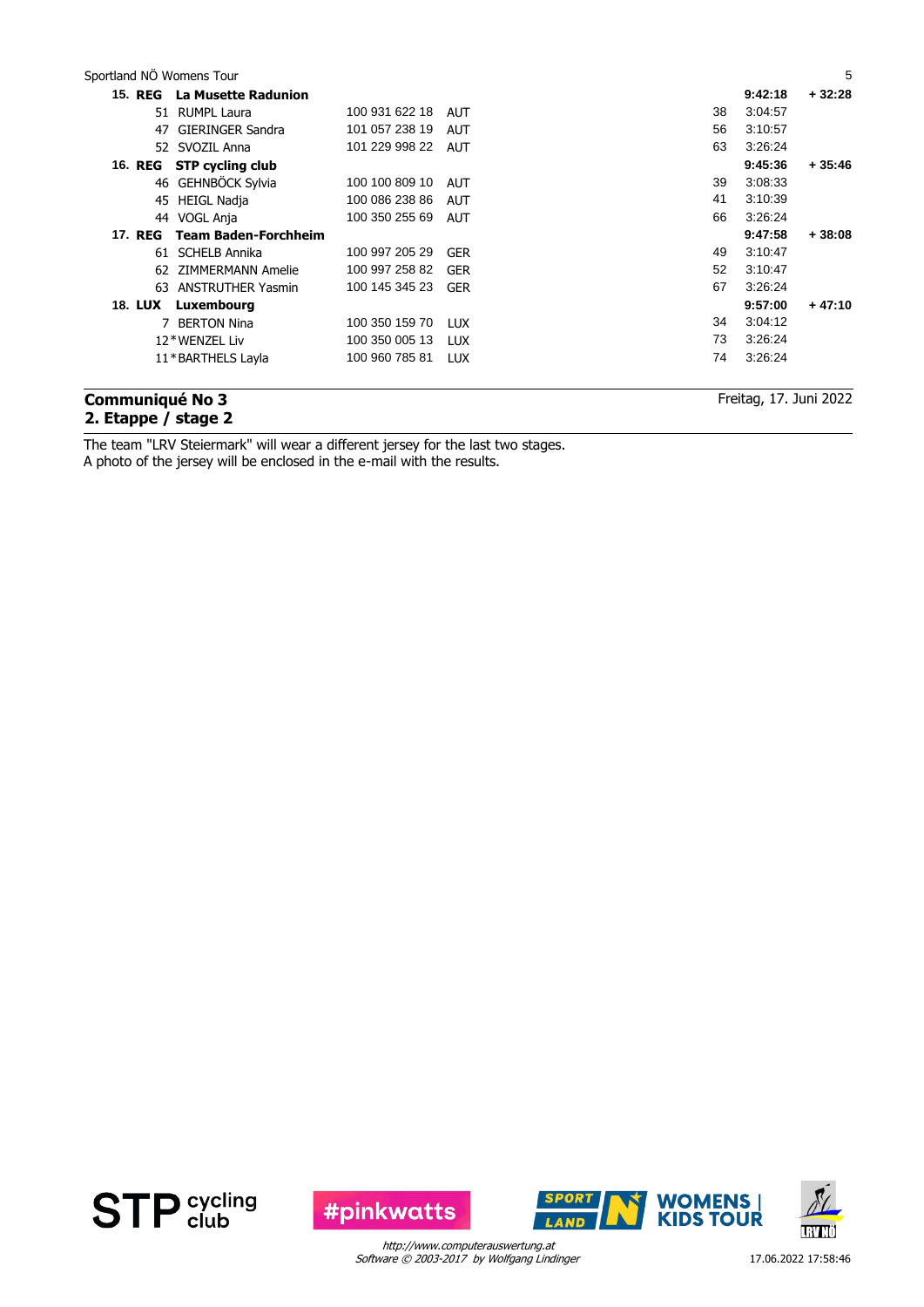## **Einzel-Gesamtklassement nach Zeit / General Individual Classification on time**

**2. Etappe / stage 2**

| PI.<br>pos. | Nr Name<br>BIB name                  | UCI-ID<br>UCI-ID                 | Nat.<br>nat. |                    | Code Mannschaft<br>code Team                              | Zeit<br>time       |                     |
|-------------|--------------------------------------|----------------------------------|--------------|--------------------|-----------------------------------------------------------|--------------------|---------------------|
| 1.          | 65 FOX Katharina                     | 100 925 561 68                   |              | GER REG            | MAXX-Solar Lindig Women Racing R                          | 4:15:54            |                     |
| 2.          | 111 BAJGEROVÁ Nikola                 | 100 097 482 78                   | CZE          | MIX                | Bioracer.cz - SportRaces mix team                         | 4:16:25            | $+0.31$             |
| 3.          | 30 PIKULIK Daria                     | 100 099 885 56                   |              | POL APW            | Atom Deweloper Posciellux.pl Wrocł                        | 4:16:31            | $+0:37$             |
| 4.          | 66 STARK Michelle                    | 100 992 545 25                   |              | SUI REG            | MAXX-Solar Lindig Women Racing R                          | 4:17:07            | $+1:13$             |
| 5.          | 114*KVASNIČKOVÁ Eliška               | 101 076 809 93                   |              | CZE MIX            | Bioracer.cz - SportRaces mix team                         | 4:17:14            | $+1:20$             |
| 6.          | 27 BRZEZNA Monika                    | 100 074 741 35                   |              | POL APW            | Atom Deweloper Posciellux.pl Wrocł                        | 4:17:25            | $+1:31$             |
| 7.          | 76 SCHÜTZ Adelheid                   | 100 098 477 06                   |              | GER REG            | Team Embrace The World                                    | 4:17:25            | $+1:31$             |
| 8.          | 100 HÁJKOVÁ Markéta                  | 100 153 353 77                   |              | CZE REG            | TUFO PARDUS Prostějov Mix                                 | 4:17:47            | $+1:53$             |
| 9.          | 31 PIKULIK Wiktoria                  | 100 102 011 48                   |              | POL APW            | Atom Deweloper Posciellux.pl Wrocł                        | 4:17:51            | $+1:57$             |
| 10.         | 32 RYSZ Kaja                         | 100 488 512 04                   |              | POL APW            | Atom Deweloper Posciellux.pl Wrocł                        | 4:17:54            | $+2:00$             |
| 11.         | 1*SCHMIDSBERGER Daniela              | 100 998 493 56                   |              | AUT AUT            | Österreich                                                | 4:17:59            | $+2:05$             |
| 12.         | 39 ZSANKÓ Petra                      | 101 137 947 24                   |              | HUN REG            | <b>LRV Steiermark</b>                                     | 4:18:18            | $+2:24$             |
| 13.         | 36 THOMA Pia-Maria                   | 101 069 455 14                   |              | AUT REG            | <b>LRV Steiermark</b>                                     | 4:18:25            | $+2:31$             |
| 14.         | 72 TREFFEISEN Jade                   | 100 816 938 85                   |              | GER REG            | Team Embrace The World                                    | 4:18:28            | $+2:34$             |
| 15.         | 108 BARHOUMI Zina                    | 100 093 546 22                   |              | SUI REG            | Wheel Divas Cycling Team                                  | 4:18:35            | $+2:41$             |
| 16.         | 115*SLANÍKOVÁ Nela                   | 101 064 485 88                   |              | CZE MIX            | Bioracer.cz - SportRaces mix team                         | 4:18:35            | $+2:41$             |
| 17.         | 18*RÜETSCHI Noëlle                   | 100 348 105 53                   |              | SUI SUI            | Switzerland                                               | 4:18:41            | + 2:47              |
| 18.         | 92 KOHOUTKOVÁ Katerina               | 100 107 777 91                   |              | CZE REG            | Team Dukla Praha                                          | 4:18:42            | $+2:48$             |
| 19.         | 28 WILKOS Katarzyna                  | 100 087 022 94                   |              | POL APW            | Atom Deweloper Posciellux.pl Wrocł                        | 4:18:43            | $+2:49$             |
| 20.         | 109 DE KEERSMAEKER Audrey            | 101 166 975 49                   |              | BEL REG            | Wheel Divas Cycling Team                                  | 4:19:04            | $+3:10$             |
| 21.         | 3*HUYS Tabea                         | 101 188 848 00                   |              | AUT AUT            | Österreich                                                | 4:19:05            | $+3:11$             |
| 22.         | 7 BERTON Nina<br>14*LEU Lorena       | 100 350 159 70                   |              | LUX LUX            | Luxembourg                                                | 4:19:10<br>4:19:13 | $+3:16$<br>$+3:19$  |
| 23.<br>24.  | 23 EVANS Alicia                      | 100 347 800 39                   |              | SUI SUI<br>NZL MIX | Switzerland<br>Lviv C.T. Ukraine                          | 4:19:19            | $+3:25$             |
| 25.         | 55 GSCHWENTNER Leila                 | 100 217 214 15<br>100 839 751 06 |              | AUT REG            | UNION Raiffeisen Radteam Tirol                            | 4:19:22            | $+3:28$             |
| 26.         | 81 ZEITLER Martha                    | 100 518 327 40                   |              | GER REG            | One World Team                                            | 4:19:28            | $+3:34$             |
| 27.         | 113 ZEMANOVÁ Kristýna                | 100 477 828 87                   |              | CZE MIX            | Bioracer.cz - SportRaces mix team                         | 4:19:40            | $+3:46$             |
| 28.         | 59*COOPER Amalie                     | 101 083 109 88                   |              | GBR REG            | UNION Raiffeisen Radteam Tirol                            | 4:19:40            | $+3.46$             |
| 29.         | 117*NĚMCOVÁ Barbora                  | 100 473 099 14                   |              | CZE MIX            | Dukla Praha - Sportcomplex Mixed                          | 4:19:43            | $+3.49$             |
| 30.         | 97 VANÍČKOVÁ Tereza                  | 100 234 782 26                   |              | CZE REG            | TUFO PARDUS Prostějov Mix                                 | 4:19:49            | $+3.55$             |
| 31.         | 98*MÜLLEROVÁ Patricie                | 100 474 007 49                   | <b>CZE</b>   | <b>REG</b>         | TUFO PARDUS Prostějov Mix                                 | 4:19:53            | $+3:59$             |
| 32.         | 25 PEREKITKO Karolina                | 100 098 822 60                   |              | POL MIX            | Lviv C.T. Ukraine                                         | 4:20:29            | $+4.35$             |
| 33.         | 93 HARTYCHOVÁ Nicole                 | 100 472 816 22                   |              | CZE REG            | Team Dukla Praha                                          | 4:20:33            | + 4:39              |
| 34.         | 51 RUMPL Laura                       | 100 931 622 18                   |              | AUT REG            | La Musette Radunion                                       | 4:20:41            | + 4:47              |
| 35.         | 69 SCHULZ Tina                       | 100 155 399 86                   |              | GER REG            | MAXX-Solar Lindig Women Racing R                          | 4:20:59            | $+5:05$             |
| 36.         | 22 FEDOTOVA Ksenija                  | 100 101 799 30                   | UKR MIX      |                    | Lviv C.T. Ukraine                                         | 4:21:17            | $+5:23$             |
| 37.         | 37 ZOTTER Carina                     | 101 263 008 52                   | AUT REG      |                    | <b>LRV Steiermark</b>                                     | 4:22:58            | $+7:04$             |
| 38.         | 46 GEHNBÖCK Sylvia                   | 100 100 809 10 AUT REG           |              |                    | STP cycling club                                          | 4:23:43            | $+7:49$             |
| 39.         | 74 GIESEN Anna                       | 100 363 502 27                   |              | GER REG            | Team Embrace The World                                    | 4:24:38            | + 8:44              |
| 40.         | 45 HEIGL Nadja                       | 100 086 238 86                   |              | AUT REG            | STP cycling club                                          | 4:24:45            | $+8:51$             |
| 41.         | 61 SCHELB Annika                     | 100 997 205 29                   |              | GER REG            | Team Baden-Forchheim                                      | 4:24:52            | $+8:58$             |
| 42.         | 77 LUST Bianca                       | 100 091 246 50                   | NED REG      |                    | One World Team                                            | 4:25:30            | $+9:36$             |
| 43.         | 73 LAGERSHAUSEN Marie                | 100 361 446 08                   |              | GER REG            | Team Embrace The World                                    | 4:25:36            | $+9:42$             |
| 44.         | 2*MARTINI Johanna                    | 100 351 207 51                   |              | AUT AUT            | Österreich                                                | 4:25:46            | $+9.52$             |
| 45.         | 78 WINKELHAG Mira                    | 100 592 154 50                   |              | GER REG            | One World Team                                            | 4:26:38            | $+10:44$            |
| 46.         | 80 NEUMANN Laura                     | 100 140 468 93                   |              | GER REG            | One World Team                                            | 4:27:15            | + 11:21             |
| 47.         | 57 MACHNER Katharina                 | 100 834 156 37                   |              | AUT REG            | UNION Raiffeisen Radteam Tirol                            | 4:27:20            | + 11:26             |
| 48.         | 67 HILD Amélie                       | 100 867 722 41                   |              | FRA REG            | MAXX-Solar Lindig Women Racing R                          | 4:27:23            | $+11:29$            |
| 49.         | 19*BARELLI Giorgia                   | 100 347 833 72                   |              | SUI SUI            | Switzerland                                               | 4:27:28            | $+11:34$            |
| 50.         | 120 * RUNTOVÁ Hanka                  | 100 474 486 43                   |              | CZE MIX            | Dukla Praha - Sportcomplex Mixed                          | 4:27:38            | $+11:44$            |
| 51.         | 86 LÁSZLÓ Tamara                     | 100 146 738 58                   |              | HUN REG            | Ride for Women Cycling Project                            | 4:27:52            | + 11:58             |
| 52.         | 5*FRIEDRICH Chiara                   | 100 350 538 61                   |              | AUT AUT            | Österreich                                                | 4:27:55            | $+12:01$            |
| 53.         | 99 VORÁČOVÁ Nadá<br>89 SZABÓ Adrienn | 100 148 250 18                   |              | CZE REG            | TUFO PARDUS Prostějov Mix                                 | 4:28:02            | $+12:08$            |
| 54.<br>55.  | 122*DLASKOVÁ Vanda                   | 100 838 873 01<br>100 477 766 25 |              | HUN REG<br>CZE MIX | Ride for Women Cycling Project                            | 4:28:07<br>4:28:18 | $+12:13$<br>+ 12:24 |
| 56.         | 34 BÄRNTHALER Sarah                  | 101 101 450 96                   |              | AUT REG            | Dukla Praha - Sportcomplex Mixed<br><b>LRV Steiermark</b> | 4:28:23            | $+12:29$            |
|             |                                      |                                  |              |                    |                                                           |                    |                     |

**STP** Sycling

**#pinkwatts** 



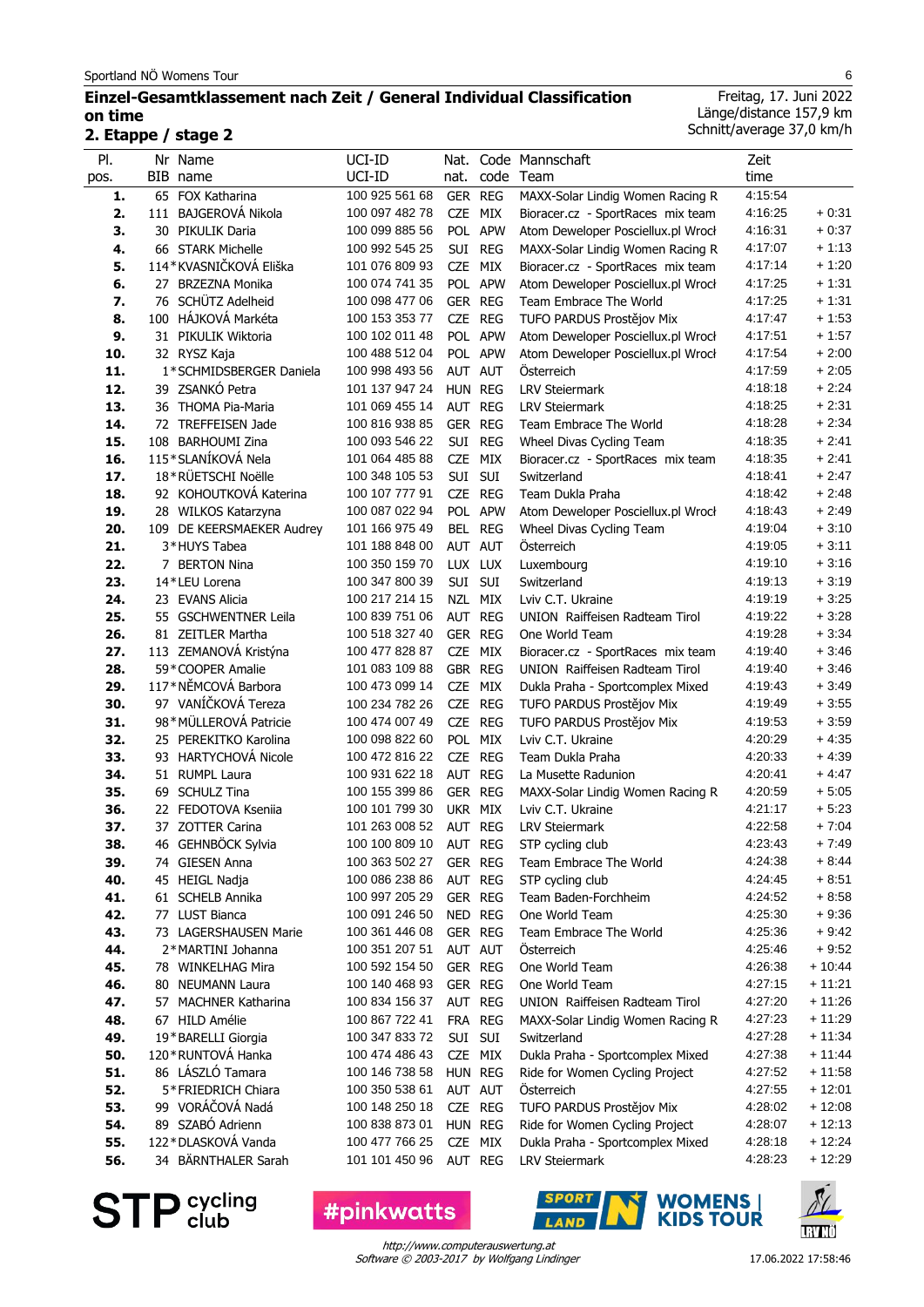| 62 ZIMMERMANN Amelie       | 100 997 258 82                                                                                                                                                   | <b>GER REG</b>                   | Team Baden-Forchheim                                   | 4:28:55                          | + 13:01                                  |
|----------------------------|------------------------------------------------------------------------------------------------------------------------------------------------------------------|----------------------------------|--------------------------------------------------------|----------------------------------|------------------------------------------|
| 104 BENDER Janina Morin    | 101 123 032 47                                                                                                                                                   | <b>GER REG</b>                   | Wheel Divas Cycling Team                               | 4:29:22                          | $+13:28$                                 |
| 91 ŠEVCÍKOVÁ Petra         | 100 153 367 91                                                                                                                                                   | CZE REG                          | Team Dukla Praha                                       | 4:35:40                          | $+19.46$                                 |
| 54 THANNER Gabriela        | 100 922 221 26                                                                                                                                                   | AUT REG                          | <b>UNION</b> Raiffeisen Radteam Tirol                  | 4:40:09                          | + 24:15                                  |
| 24 MACGREGOR Bronwyn       | 100 221 702 41                                                                                                                                                   | NZL MIX                          | Lviv C.T. Ukraine                                      | 4:40.21                          | $+24.27$                                 |
| 42 BERNHARD Magdalena      | 101 187 516 26                                                                                                                                                   | AUT REG                          | STP cycling club                                       | 4:41:17                          | $+25.23$                                 |
| 82 KASTENHUBER Sarah       | 100 363 474 96                                                                                                                                                   | GER REG                          | One World Team                                         | 4:41:35                          | $+25.41$                                 |
| 95 HERMANOVSKÁ Hana        | 100 477 621 74                                                                                                                                                   | CZE REG                          | Team Dukla Praha                                       | 4:41:37                          | $+25.43$                                 |
| 12*WENZEL Liv              | 100 350 005 13                                                                                                                                                   | LUX LUX                          | Luxembourg                                             | 4:41:48                          | $+25.54$                                 |
| 15*REICHMUTH Kyra          | 100 789 886 96                                                                                                                                                   | SUI SUI                          | Switzerland                                            | 4:41:48                          | $+25.54$                                 |
| 106 MARB Maria             | 100 901 293 50                                                                                                                                                   | GER REG                          | Wheel Divas Cycling Team                               | 4:41:53                          | $+25.59$                                 |
| 38 WILLINGER Nadine        | 101 279 578 35                                                                                                                                                   | AUT REG                          | <b>LRV Steiermark</b>                                  | 4:42:00                          | $+26.06$                                 |
| 21 SOLOVEI Ganna           | 100 066 459 95                                                                                                                                                   | UKR MIX                          | Lviv C.T. Ukraine                                      | 4:42:03                          | $+26.09$                                 |
| 119*MARKOVÁ Adéla          | 100 473 346 67                                                                                                                                                   | CZE<br>MIX                       | Dukla Praha - Sportcomplex Mixed                       | 4:42:05                          | $+26.11$                                 |
| 116 PARMOVÁ Barbora        | 100 474 039 81                                                                                                                                                   | MIX<br>CZE                       | Bioracer.cz - SportRaces mix team                      | 4:42:22                          | $+26.28$                                 |
| 10*SCHMITZ Anouk           | 100 648 188 18                                                                                                                                                   | LUX LUX                          | Luxembourg                                             | 4:42:27                          | $+26.33$                                 |
| 58 WIESTNER Lisa           | 101 178 144 63                                                                                                                                                   | AUT REG                          | <b>UNION</b> Raiffeisen Radteam Tirol                  | 4:42:42                          | $+26.48$                                 |
|                            | 100 350 292 09                                                                                                                                                   | AUT AUT                          | Österreich                                             | 4:42:43                          | $+26.49$                                 |
|                            | 100 472 087 69                                                                                                                                                   | CZE MIX                          |                                                        | 4:42:48                          | $+26.54$                                 |
| 79 WEBER Lisa              | 100 645 702 54                                                                                                                                                   | GER REG                          | One World Team                                         | 4:43:11                          | $+27:17$                                 |
| 63 ANSTRUTHER Yasmin       | 100 145 345 23                                                                                                                                                   | GER REG                          | Team Baden-Forchheim                                   | 4:43:16                          | $+27:22$                                 |
| 101*HERMANOVÁ Adéla        | 100 473 102 17                                                                                                                                                   | CZE REG                          | TUFO PARDUS Prostějov Mix                              | 4:43:46                          | $+27:52$                                 |
| 71 BAUMER Annika           | 100 364 639 00                                                                                                                                                   | GER REG                          | Team Embrace The World                                 | 4:43:59                          | $+28:05$                                 |
| 47 GIERINGER Sandra        | 101 057 238 19                                                                                                                                                   | AUT REG                          | La Musette Radunion                                    | 4:44:00                          | $+28:06$                                 |
| 64 SCHNEIDER Christine     | 100 836 468 21                                                                                                                                                   | GER REG                          | Team Baden-Forchheim                                   | 4:44:36                          | $+28.42$                                 |
|                            | 100 477 653 09                                                                                                                                                   | CZE REG                          | TUFO PARDUS Prostějov Mix                              | 4:44:41                          | $+28.47$                                 |
| 107 KLOTZ Sandra           | 100 098 704 39                                                                                                                                                   | GER REG                          | Wheel Divas Cycling Team                               | 4:44:46                          | $+28:52$                                 |
| 49 GEIERLEHNER Daniela     | 101 117 159 91                                                                                                                                                   | AUT REG                          | La Musette Radunion                                    | 4:45:16                          | $+29.22$                                 |
| 44 VOGL Anja               |                                                                                                                                                                  |                                  | STP cycling club                                       |                                  | $+32:01$                                 |
| 50 FELLNER Victoria        | 101 044 101 74                                                                                                                                                   |                                  | La Musette Radunion                                    |                                  | $+43:14$                                 |
|                            |                                                                                                                                                                  |                                  | Team Embrace The World                                 |                                  | $+43:35$                                 |
|                            | 100 960 785 81                                                                                                                                                   | LUX LUX                          | Luxembourg                                             |                                  | $+43.49$                                 |
|                            | 100 347 857 96                                                                                                                                                   |                                  | Switzerland                                            | 4:59:55                          | $+44:01$                                 |
| 35 HUBER Julia             | 101 307 498 19                                                                                                                                                   | AUT REG                          | <b>LRV Steiermark</b>                                  | 5:00:31                          | $+44.37$                                 |
| 105*SCHARR Alexandra Gritt | 100 500 037 83                                                                                                                                                   |                                  | Wheel Divas Cycling Team                               | 5:01:40                          | $+45.46$                                 |
| 52 SVOZIL Anna             | 101 229 998 22                                                                                                                                                   | <b>REG</b><br>AUT                | La Musette Radunion                                    | 5:01:55                          | $+46:01$                                 |
|                            | 100 847 718 19                                                                                                                                                   | CZE MIX                          | Bioracer.cz - SportRaces mix team                      | 5:05:14                          | $+49.20$                                 |
|                            | 4*HALLWIRTH Julia<br>121 HEJHALOVÁ Dagmar<br>102*HLADÍKOVÁ Kateřina<br>75 FRÜHMESSER Tanja<br>11*BARTHELS Layla<br>17*FRAGNIÈRE Fantine<br>112*JEŘÁBKOVÁ Barbora | 100 350 255 69<br>100 766 095 70 | AUT REG<br>AUT REG<br>GER REG<br>SUI<br>SUI<br>GER REG | Dukla Praha - Sportcomplex Mixed | 4:47:55<br>4:59:08<br>4:59:29<br>4:59:43 |

## **Einzel-Gesamtklassement nach Punkten / Points General Classification 2. Etappe / stage 2**

Freitag, 17. Juni 2022

| PI.  |     | Nr Name                 | UCI-ID         | Nat.       |                | Code Mannschaft                      | Punkte |
|------|-----|-------------------------|----------------|------------|----------------|--------------------------------------|--------|
| pos. | BIB | name                    | UCI-ID         | nat.       | code           | Team                                 | Points |
| 1.   |     | 30 PIKULIK Daria        | 100 099 885 56 | <b>POL</b> | APW            | Atom Deweloper Posciellux.pl Wrocław | 45     |
| 2.   |     | 111 BAJGEROVÁ Nikola    | 100 097 482 78 | <b>CZE</b> | MIX            | Bioracer.cz - SportRaces mix team    | 43     |
| 3.   |     | 65 FOX Katharina        | 100 925 561 68 |            | <b>GER REG</b> | MAXX-Solar Lindig Women Racing RG    | 26     |
| 4.   |     | 76 SCHÜTZ Adelheid      | 100 098 477 06 |            | <b>GER REG</b> | Team Embrace The World               | 15     |
| 5.   |     | 100 HÁJKOVÁ Markéta     | 100 153 353 77 | <b>CZE</b> | <b>REG</b>     | TUFO PARDUS Prostějov Mix            | 15     |
| 6.   |     | 113 ZEMANOVÁ Kristýna   | 100 477 828 87 | <b>CZE</b> | MIX            | Bioracer.cz - SportRaces mix team    | 13     |
| 7.   |     | 32 RYSZ Kaja            | 100 488 512 04 | <b>POL</b> | <b>APW</b>     | Atom Deweloper Posciellux.pl Wrocław | 12     |
| 8.   | 95  | <b>HERMANOVSKÁ Hana</b> | 100 477 621 74 | <b>CZE</b> | <b>REG</b>     | Team Dukla Praha                     | 11     |
| 9.   | 66  | <b>STARK Michelle</b>   | 100 992 545 25 | Sui        | REG            | MAXX-Solar Lindig Women Racing RG    | 8      |
| 10.  | 28  | WILKOS Katarzyna        | 100 087 022 94 |            | POL APW        | Atom Deweloper Posciellux.pl Wrocław | 8      |
| 11.  | 27  | <b>BRZEZNA Monika</b>   | 100 074 741 35 | POL        | <b>APW</b>     | Atom Deweloper Posciellux.pl Wrocław | 6      |
| 12.  |     | 122 DLASKOVÁ Vanda      | 100 477 766 25 | <b>CZE</b> | MIX            | Dukla Praha - Sportcomplex Mixed     | 6      |
| 13.  |     | 54 THANNER Gabriela     | 100 922 221 26 |            | AUT REG        | UNION Raiffeisen Radteam Tirol       | 6      |
| 14.  |     | 114 KVASNIČKOVÁ Eliška  | 101 076 809 93 | <b>CZE</b> | MIX            | Bioracer.cz - SportRaces mix team    | 5      |
| 15.  |     | 92 KOHOUTKOVÁ Katerina  | 100 107 777 91 | <b>CZE</b> | <b>REG</b>     | Team Dukla Praha                     | 5      |
| 16.  | 108 | <b>BARHOUMI Zina</b>    | 100 093 546 22 | SUI        | REG            | Wheel Divas Cycling Team             | 4      |
| 17.  |     | 119 MARKOVÁ Adéla       | 100 473 346 67 | <b>CZE</b> | MIX            | Dukla Praha - Sportcomplex Mixed     | 4      |
| 18.  |     | 74 GIESEN Anna          | 100 363 502 27 | <b>GER</b> | <b>REG</b>     | Team Embrace The World               | 3      |
| 19.  | 18  | RÜETSCHI Noëlle         | 100 348 105 53 | <b>SUI</b> | <b>SUI</b>     | Switzerland                          | 2      |
|      |     |                         |                |            |                |                                      |        |

**STP** cycling

Software © 2003-2017 by Wolfgang Lindinger http://www.computerauswertung.at

**#pinkwatts** 



**SPORT WOMENS**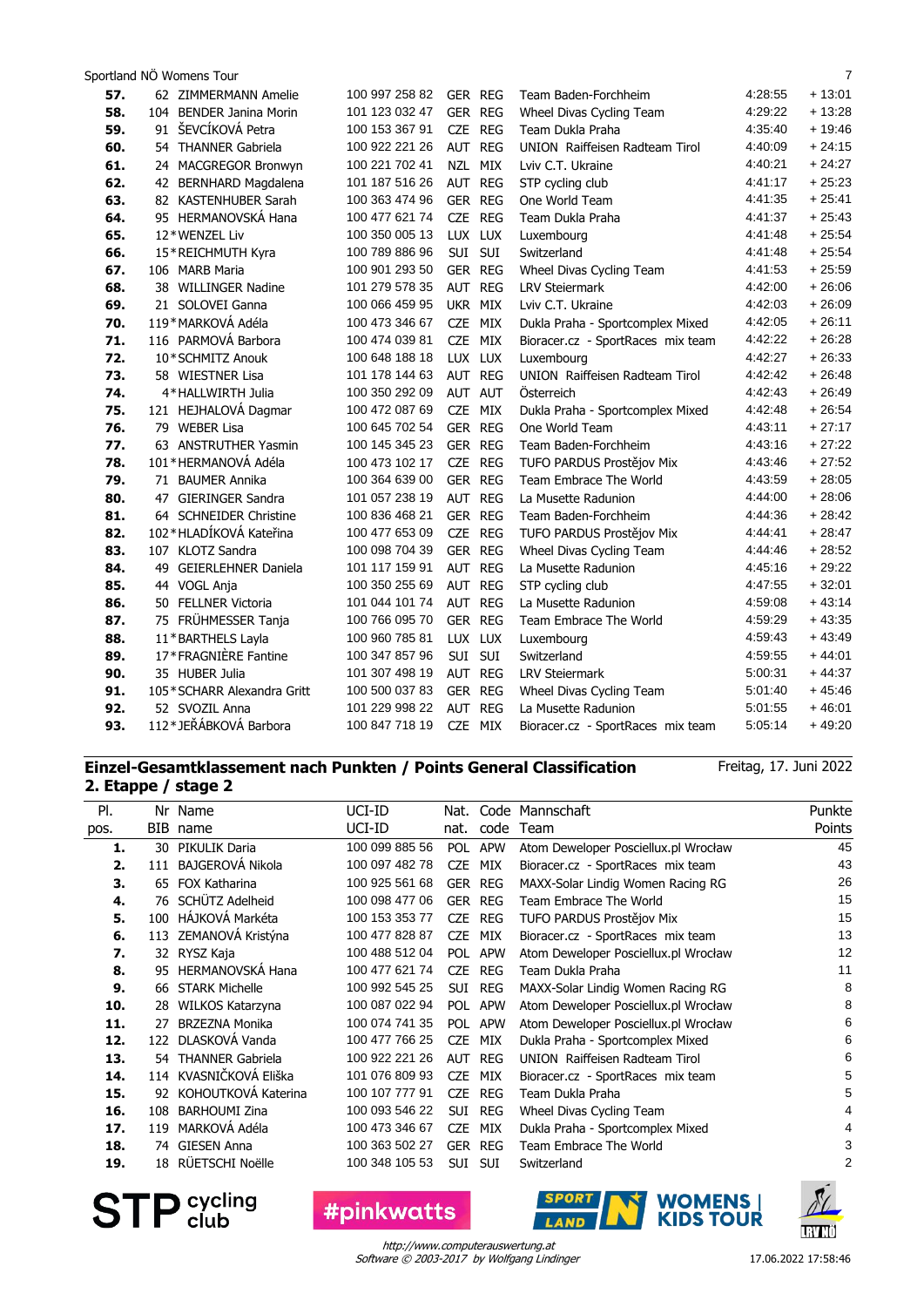| 20.<br>21.<br>22.<br>23.<br>24. | 14 LEU Lorena<br>25 PEREKITKO Karolina<br>24 MACGREGOR Bronwyn<br>115 SLANÍKOVÁ Nela<br>69 SCHULZ Tina | 100 347 800 39 SUI SUI Switzerland | 100 098 822 60 POL MIX Lviv C.T. Ukraine<br>100 221 702 41 NZL MIX Lviv C.T. Ukraine<br>101 064 485 88 CZE MIX Bioracer.cz - SportRaces mix team<br>100 155 399 86 GER REG MAXX-Solar Lindig Women Racing RG | -2<br>$\overline{2}$<br>$\overline{2}$<br>$\mathbf{1}$<br>1 |
|---------------------------------|--------------------------------------------------------------------------------------------------------|------------------------------------|--------------------------------------------------------------------------------------------------------------------------------------------------------------------------------------------------------------|-------------------------------------------------------------|
| 25.                             | 91 ŠEVCÍKOVÁ Petra                                                                                     |                                    | 100 153 367 91 CZE REG Team Dukla Praha                                                                                                                                                                      | 1                                                           |

## **Gesamt Nachwuchswertung / General Youth classification 2. Etappe / stage 2**

Freitag, 17. Juni 2022 Länge/distance 157,9 km Schnitt/average 36,8 km/h

| Nr Name<br>BIB name<br>114*KVASNIČKOVÁ Eliška | UCI-ID<br>UCI-ID | Nat.<br>nat. | code       | Code Mannschaft                                 | Zeit                                                                                              |          |
|-----------------------------------------------|------------------|--------------|------------|-------------------------------------------------|---------------------------------------------------------------------------------------------------|----------|
|                                               |                  |              |            |                                                 |                                                                                                   |          |
|                                               |                  |              |            | Team                                            | time                                                                                              |          |
|                                               | 101 076 809 93   | <b>CZE</b>   | MIX        | Bioracer.cz - SportRaces mix team               | 4:17:14                                                                                           |          |
| 1*SCHMIDSBERGER Daniela                       | 100 998 493 56   | <b>AUT</b>   | <b>AUT</b> | Österreich                                      | 4:17:59                                                                                           | $+0.45$  |
| 115*SLANÍKOVÁ Nela                            | 101 064 485 88   | <b>CZE</b>   | MIX        | Bioracer.cz - SportRaces mix team               | 4:18:35                                                                                           | $+1:21$  |
| 18*RÜETSCHI Noëlle                            | 100 348 105 53   | SUI          | SUI        | Switzerland                                     | 4:18:41                                                                                           | $+1:27$  |
| 3*HUYS Tabea                                  | 101 188 848 00   | AUT AUT      |            | Österreich                                      | 4:19:05                                                                                           | $+1:51$  |
| 14*LEU Lorena                                 | 100 347 800 39   | <b>SUI</b>   | <b>SUI</b> | Switzerland                                     | 4:19:13                                                                                           | $+1:59$  |
| 59*COOPER Amalie                              | 101 083 109 88   |              | GBR REG    | <b>UNION</b> Raiffeisen Radteam Tirol           | 4:19:40                                                                                           | $+2:26$  |
| 117*NĚMCOVÁ Barbora                           | 100 473 099 14   | <b>CZE</b>   | MIX        | Dukla Praha - Sportcomplex Mixed                | 4:19:43                                                                                           | $+2:29$  |
| 98*MÜLLEROVÁ Patricie                         | 100 474 007 49   | <b>CZE</b>   | <b>REG</b> | TUFO PARDUS Prostějov Mix                       | 4:19:53                                                                                           | $+2:39$  |
| 2*MARTINI Johanna                             | 100 351 207 51   | <b>AUT</b>   | AUT        | Österreich                                      | 4:25:46                                                                                           | $+8.32$  |
| 19*BARELLI Giorgia                            | 100 347 833 72   | <b>SUI</b>   | SUI        | Switzerland                                     | 4:27:28                                                                                           | $+10:14$ |
| 120*RUNTOVÁ Hanka                             | 100 474 486 43   | <b>CZE</b>   | MIX        | Dukla Praha - Sportcomplex Mixed                | 4:27:38                                                                                           | $+10:24$ |
| 5*FRIEDRICH Chiara                            | 100 350 538 61   | <b>AUT</b>   | <b>AUT</b> | Österreich                                      | 4:27:55                                                                                           | $+10:41$ |
| 122*DLASKOVÁ Vanda                            | 100 477 766 25   | <b>CZE</b>   | MIX        | Dukla Praha - Sportcomplex Mixed                | 4:28:18                                                                                           | $+11:04$ |
| 12*WENZEL Liv                                 | 100 350 005 13   |              |            | Luxembourg                                      | 4:41:48                                                                                           | $+24:34$ |
| 15*REICHMUTH Kyra                             | 100 789 886 96   | <b>SUI</b>   | <b>SUI</b> | Switzerland                                     | 4:41:48                                                                                           | $+24.34$ |
| 119*MARKOVÁ Adéla                             | 100 473 346 67   | <b>CZE</b>   | MIX        | Dukla Praha - Sportcomplex Mixed                | 4:42:05                                                                                           | $+24.51$ |
| 10*SCHMITZ Anouk                              | 100 648 188 18   |              |            | Luxembourg                                      | 4:42:27                                                                                           | $+25:13$ |
| 4*HALLWIRTH Julia                             | 100 350 292 09   | <b>AUT</b>   | <b>AUT</b> | Österreich                                      | 4:42:43                                                                                           | $+25:29$ |
| 101*HERMANOVÁ Adéla                           | 100 473 102 17   | <b>CZE</b>   | <b>REG</b> | TUFO PARDUS Prostějov Mix                       | 4:43:46                                                                                           | $+26:32$ |
| 102*HLADÍKOVÁ Kateřina                        | 100 477 653 09   | <b>CZE</b>   | <b>REG</b> | TUFO PARDUS Prostějov Mix                       | 4:44:41                                                                                           | $+27:27$ |
| 11*BARTHELS Layla                             | 100 960 785 81   |              |            | Luxembourg                                      | 4:59:43                                                                                           | $+42:29$ |
| 17*FRAGNIÈRE Fantine                          | 100 347 857 96   | SUI          | SUI        | Switzerland                                     | 4:59:55                                                                                           | $+42:41$ |
| 105*SCHARR Alexandra Gritt                    | 100 500 037 83   |              |            | Wheel Divas Cycling Team                        | 5:01:40                                                                                           | $+44:26$ |
|                                               |                  |              |            |                                                 | 5.05.14                                                                                           | $+48:00$ |
|                                               |                  |              |            | LUX LUX<br>LUX LUX<br>LUX LUX<br><b>GER REG</b> | 112*JEŘÁBKOVÁ Barbora<br>100 847 718 19<br><b>CZE</b><br>MIX<br>Bioracer.cz - SportRaces mix team |          |

### **Berg-Gesamtklassement nach Punkten / Mountain General Classification 2. Etappe / stage 2**

Freitag, 17. Juni 2022

| PI.  | Nr Name               | UCI-ID                            |  | Nat. Code Mannschaft                                        | Punkte         |
|------|-----------------------|-----------------------------------|--|-------------------------------------------------------------|----------------|
| pos. | BIB name              | UCI-ID                            |  | nat. code Team                                              | Points         |
| 1.   | 113 ZEMANOVÁ Kristýna |                                   |  | 100 477 828 87 CZE MIX Bioracer.cz - SportRaces mix team    | -9             |
| 2.   | 7 BERTON Nina         | 100 350 159 70 LUX LUX Luxembourg |  |                                                             | -6             |
| 3.   | 27 BRZEZNA Monika     |                                   |  | 100 074 741 35 POL APW Atom Deweloper Posciellux.pl Wrocław | $\overline{2}$ |
| 4.   | 65 FOX Katharina      |                                   |  | 100 925 561 68 GER REG MAXX-Solar Lindig Women Racing RG    |                |
|      |                       |                                   |  |                                                             |                |







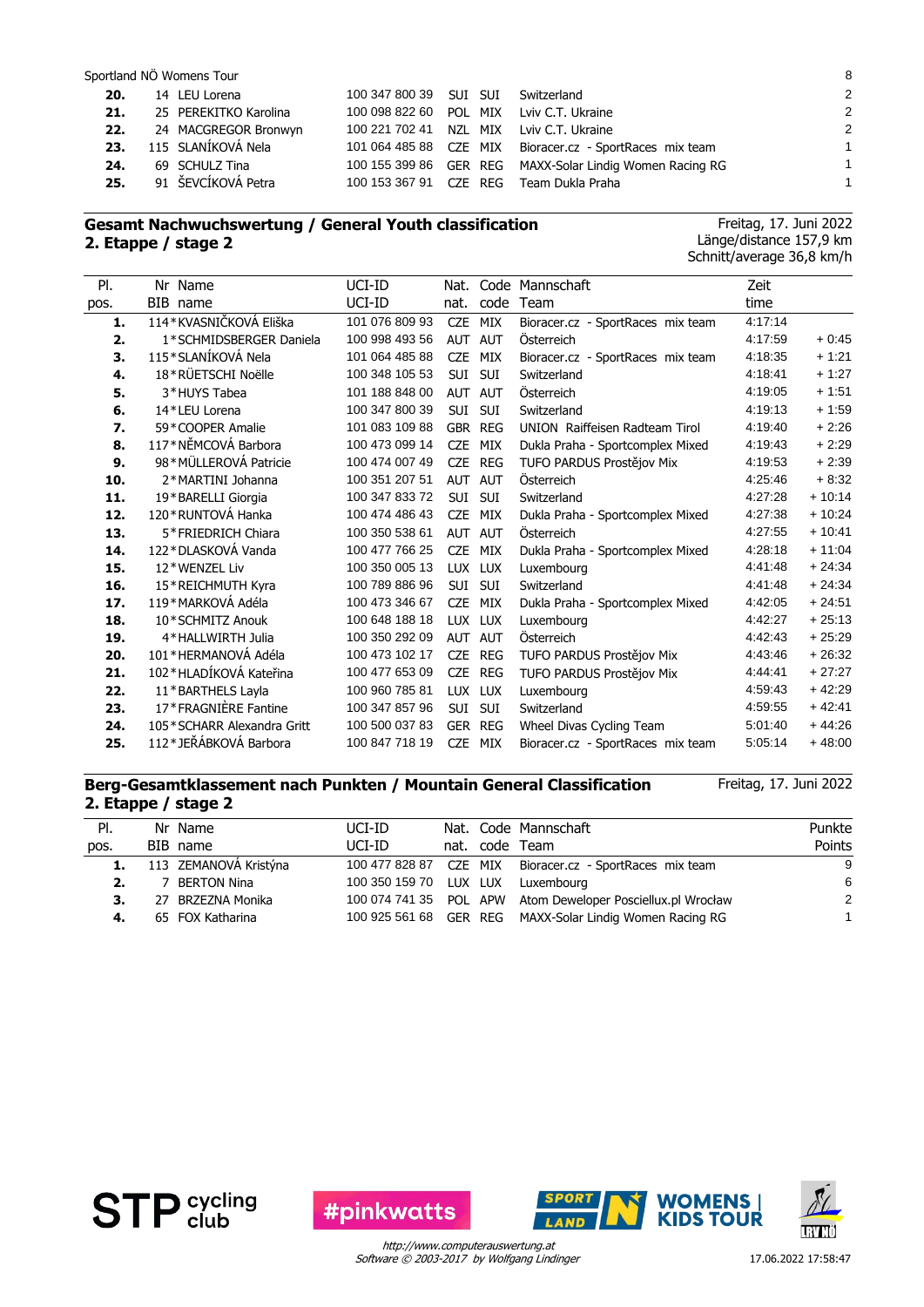## **Mannschafts-Gesamtklassement nach Zeit / General Team Classification on time**

### **2. Etappe / stage 2**

| PI.  | Code           | Mannschaft                           | Zeit     |          |
|------|----------------|--------------------------------------|----------|----------|
| pos. | code           | Team                                 | time     |          |
|      | <b>1.</b> APW  | Atom Deweloper Posciellux.pl Wrocław | 12:51:56 |          |
| 2.   | MIX            | Bioracer.cz - SportRaces mix team    | 12:52:22 | $+0.26$  |
|      | <b>3. REG</b>  | MAXX-Solar Lindig Women Racing RG    | 12:53:28 | $+1:32$  |
| 4.   | <b>REG</b>     | <b>LRV Steiermark</b>                | 12:56:22 | $+4:26$  |
| 5.   | <b>MIX</b>     | Lviv C.T. Ukraine                    | 12:56:28 | $+4:32$  |
| 6.   | <b>REG</b>     | Team Dukla Praha                     | 12:56:52 | $+4:56$  |
| 7.   | REG            | TUFO PARDUS Prostějov Mix            | 12:57:35 | $+5:39$  |
|      | <b>8. REG</b>  | Team Embrace The World               | 13:00:27 | $+8:31$  |
| 9.   | <b>REG</b>     | UNION Raiffeisen Radteam Tirol       | 13:02:00 | $+10:04$ |
| 10.  | <b>AUT</b>     | <b>Osterreich</b>                    | 13:02:50 | $+10:54$ |
| 11.  | <b>REG</b>     | Wheel Divas Cycling Team             | 13:03:54 | $+11:58$ |
| 12.  | <b>SUI</b>     | Switzerland                          | 13:03:59 | $+12:03$ |
|      | <b>13. REG</b> | One World Team                       | 13:10:52 | $+18:56$ |
| 14.  | MIX            | Dukla Praha - Sportcomplex Mixed     | 13:13:29 | $+21:33$ |
| 15.  | <b>REG</b>     | STP cycling club                     | 13:29:45 | $+37:49$ |
| 16.  | REG            | Team Baden-Forchheim                 | 13:35:13 | $+43:17$ |
|      | <b>17. LUX</b> | Luxembourg                           | 13:43:25 | $+51:29$ |
| 18.  | <b>REG</b>     | La Musette Radunion                  | 13:48:49 | $+56:53$ |

### **Trikotträger / wearing the Jerseys für die 3. Etappe / for stage 3**

| Nr Name<br>BIB name    | UCI-ID<br>UCI-ID |         | Nat. Code Mannschaft<br>nat. code Team |                                                                                  |
|------------------------|------------------|---------|----------------------------------------|----------------------------------------------------------------------------------|
| 65 FOX Katharina       |                  |         |                                        | 100 925 561 68 GER REG MAXX-Solar Lindig Wome yellow jersey - General on time    |
| 30 PIKULIK Daria       |                  |         |                                        | 100 099 885 56 POL APW Atom Deweloper Posciell orange jersey - General on points |
| 114*KVASNIČKOVÁ Eliška | 101 076 809 93   | CZE MIX |                                        | Bioracer.cz - SportRaces white jersey - best young rider classificati            |
| 113 ZEMANOVÁ Kristýna  | 100 477 828 87   | CZE MIX |                                        | Bioracer.cz - SportRaces blue jersey - mountain classification                   |

## **Konvoi-Nummern / Convoy Numbers für die 3. Etappe / for stage 3**

|    |                | Code Mannschaft                      |
|----|----------------|--------------------------------------|
|    |                | code Team                            |
|    | <b>1.</b> REG  | MAXX-Solar Lindig Women Racing RG    |
| 2. | MIX            | Bioracer.cz - SportRaces mix team    |
| з. | APW            | Atom Deweloper Posciellux.pl Wrocław |
|    | <b>4. REG</b>  | Team Embrace The World               |
|    | <b>5. REG</b>  | TUFO PARDUS Prostějov Mix            |
|    | <b>6.</b> AUT  | <b>Osterreich</b>                    |
|    | <b>7.</b> REG  | <b>LRV Steiermark</b>                |
|    | <b>8. REG</b>  | Wheel Divas Cycling Team             |
|    | <b>9.</b> SUI  | Switzerland                          |
|    | <b>10. REG</b> | Team Dukla Praha                     |
|    | <b>11. LUX</b> | Luxembourg                           |
|    | <b>12.</b> MIX | Lviv C.T. Ukraine                    |
|    | <b>13. REG</b> | UNION Raiffeisen Radteam Tirol       |
|    | <b>14. REG</b> | One World Team                       |
|    | <b>15. MIX</b> | Dukla Praha - Sportcomplex Mixed     |
|    | <b>16. REG</b> | La Musette Radunion                  |
|    | <b>17.</b> REG | STP cycling club                     |
|    | <b>18. REG</b> | Team Baden-Forchheim                 |
|    | $- - -$        |                                      |

19. REG Ride for Women Cycling Project





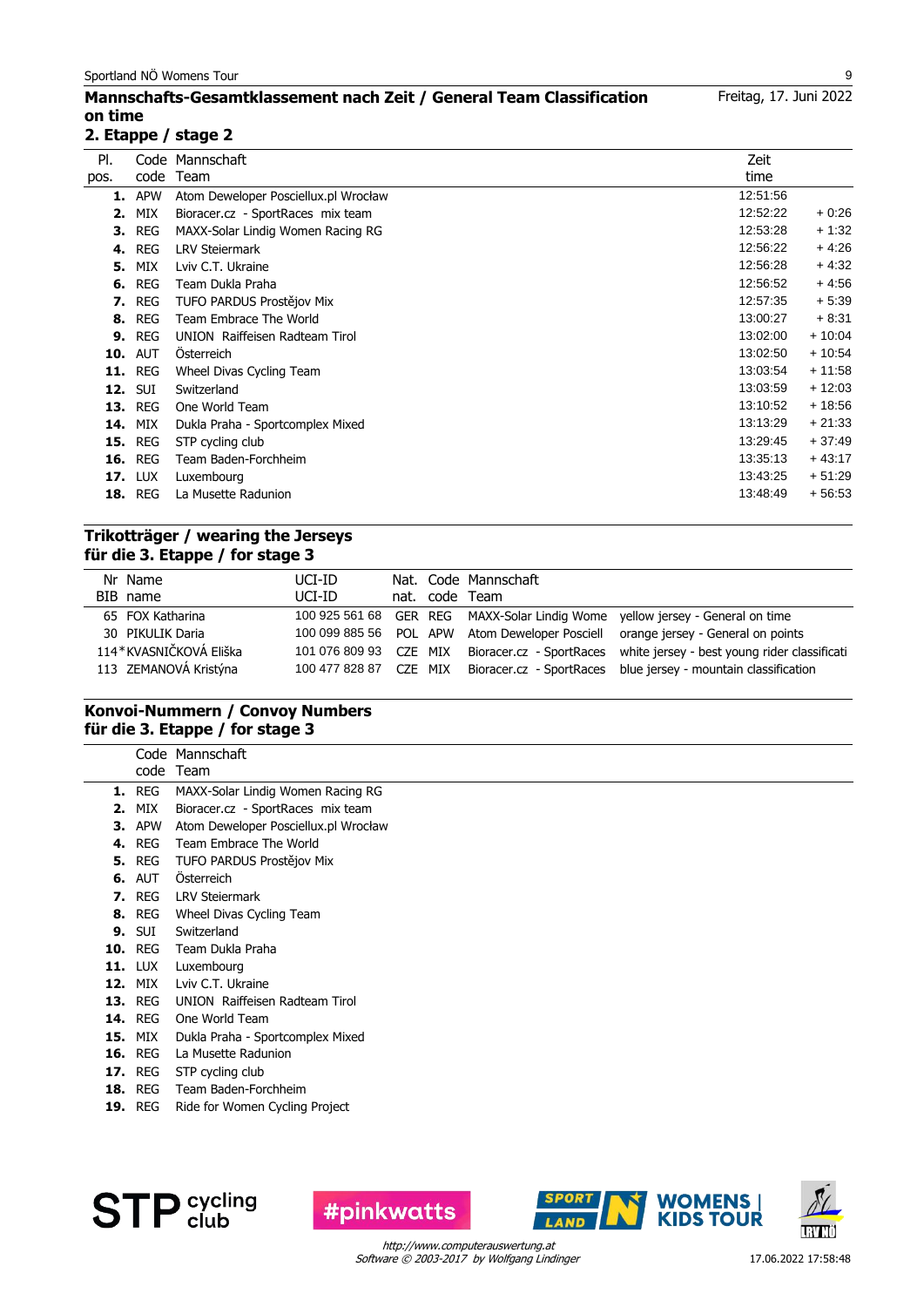## **Präsentationszeiten / presentation times für die 3. Etappe / for stage 3**

|     | code       | Code Mannschaft<br>Team              |       | Zeit<br>time |
|-----|------------|--------------------------------------|-------|--------------|
| 1.  | <b>REG</b> | Ride for Women Cycling Project       | (81)  | 13:03:00     |
| 2.  | <b>REG</b> | Team Baden-Forchheim                 | (61)  | 13:06:00     |
| з.  | <b>REG</b> | STP cycling club                     | (41)  | 13:09:00     |
| 4.  | <b>REG</b> | La Musette Radunion                  | (51)  | 13:12:00     |
| 5.  | MIX        | Dukla Praha - Sportcomplex Mixed     | (121) | 13:15:00     |
| 6.  | <b>REG</b> | One World Team                       | (81)  | 13:18:00     |
| 7.  | <b>REG</b> | UNION Raiffeisen Radteam Tirol       | (51)  | 13:21:00     |
| 8.  | MIX        | Lviv C.T. Ukraine                    | (21)  | 13:24:00     |
| 9.  | <b>LUX</b> | Luxembourg                           | (1)   | 13:27:00     |
| 10. | <b>REG</b> | Team Dukla Praha                     | (91)  | 13:30:00     |
| 11. | <b>SUI</b> | Switzerland                          | (11)  | 13:33:00     |
| 12. | <b>REG</b> | Wheel Divas Cycling Team             | (101) | 13:36:00     |
| 13. | <b>REG</b> | <b>LRV Steiermark</b>                | (31)  | 13:39:00     |
| 14. | <b>AUT</b> | <b>Osterreich</b>                    | (1)   | 13:42:00     |
| 15. | <b>REG</b> | TUFO PARDUS Prostějov Mix            | (91)  | 13:45:00     |
| 16. | <b>REG</b> | Team Embrace The World               | (71)  | 13:48:00     |
| 17. | <b>APW</b> | Atom Deweloper Posciellux.pl Wrocław | (31)  | 13:51:00     |
| 18. | MIX        | Bioracer.cz - SportRaces mix team    | (111) | 13:54:00     |
| 19. | <b>REG</b> | MAXX-Solar Lindig Women Racing RG    | (61)  | 13:57:00     |